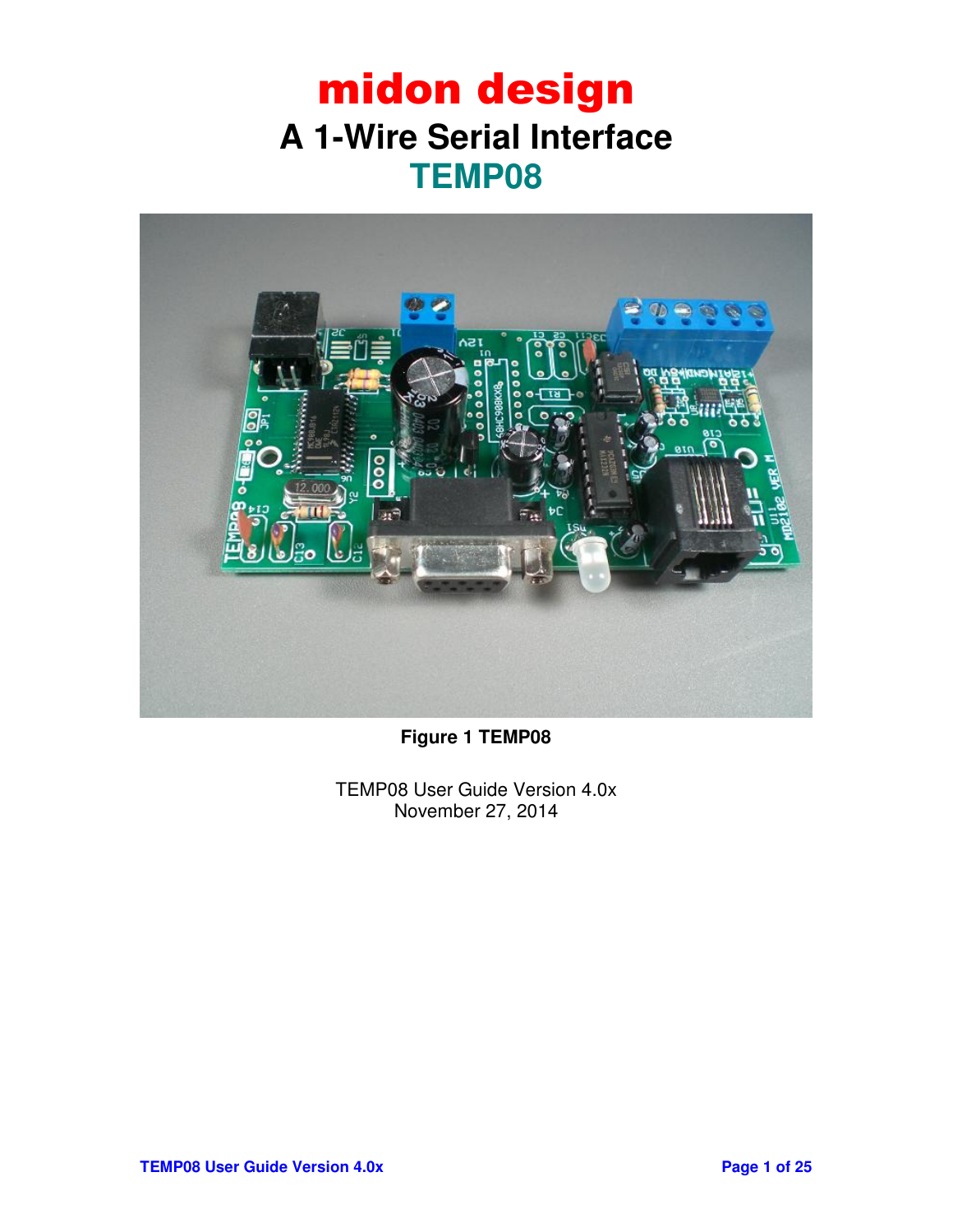## 1. Table of Contents

| 1.      |  |
|---------|--|
| 1.1.    |  |
|         |  |
| 2.      |  |
| 3.      |  |
| 4.      |  |
| 5.      |  |
| 5.1.    |  |
|         |  |
|         |  |
| 5.2.1.  |  |
| 5.3.    |  |
| 5.4.    |  |
| 5.5.    |  |
| 5.5.1.  |  |
| 5.5.2.  |  |
| 5.5.3.  |  |
| 5.5.4.  |  |
| 5.5.5.  |  |
| 5.5.6.  |  |
| 5.5.7.  |  |
|         |  |
| 5.7.    |  |
| 5.8.    |  |
| 5.9.    |  |
| 5.10.   |  |
| 5.11.   |  |
| 5.11.1. |  |
| 5.11.2. |  |
|         |  |
| 6.      |  |
|         |  |
|         |  |
| 7.      |  |
| 8.      |  |
| 9.      |  |
| 10.     |  |
| 11.     |  |
|         |  |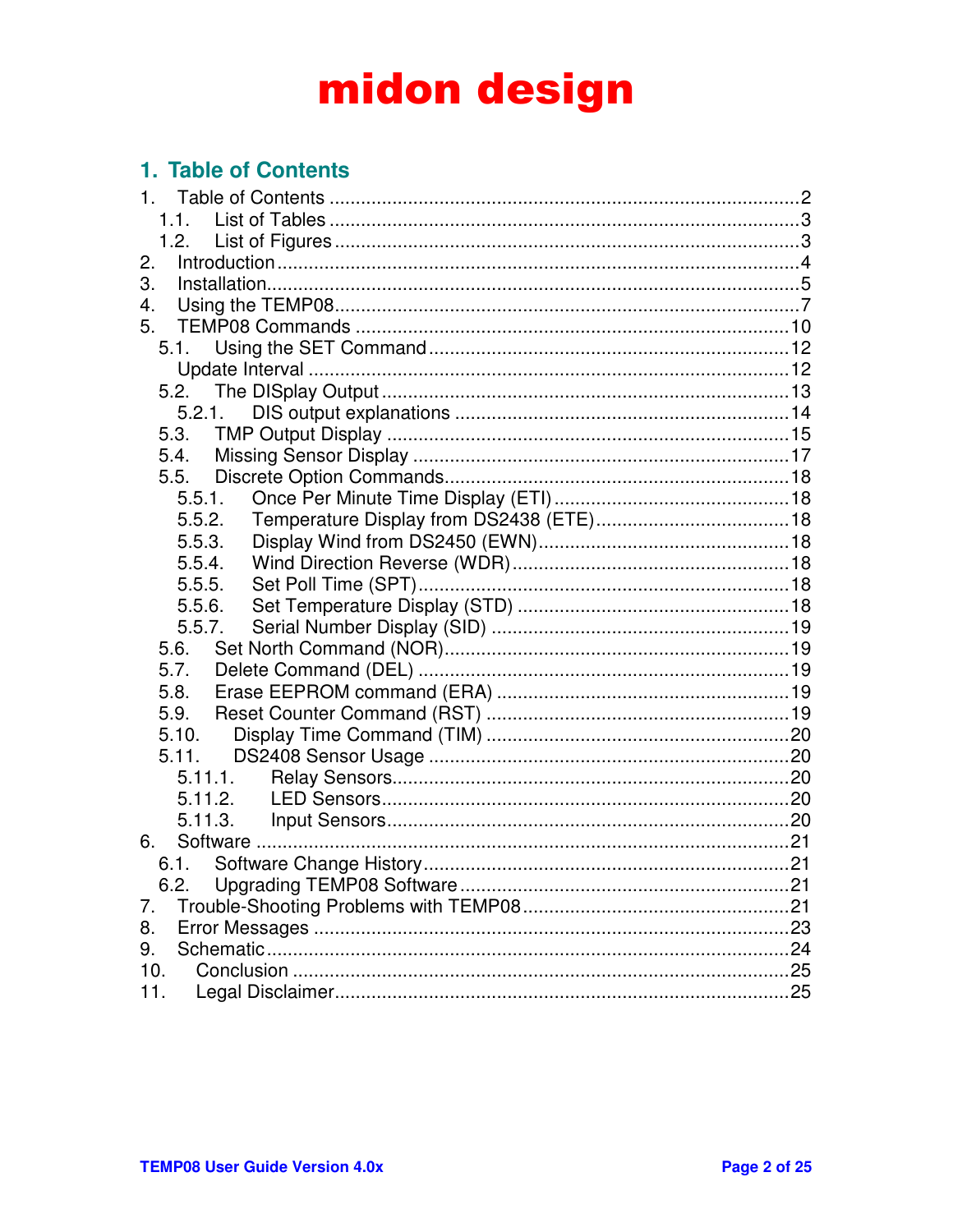## **1.1. List of Tables**

## **1.2. List of Figures**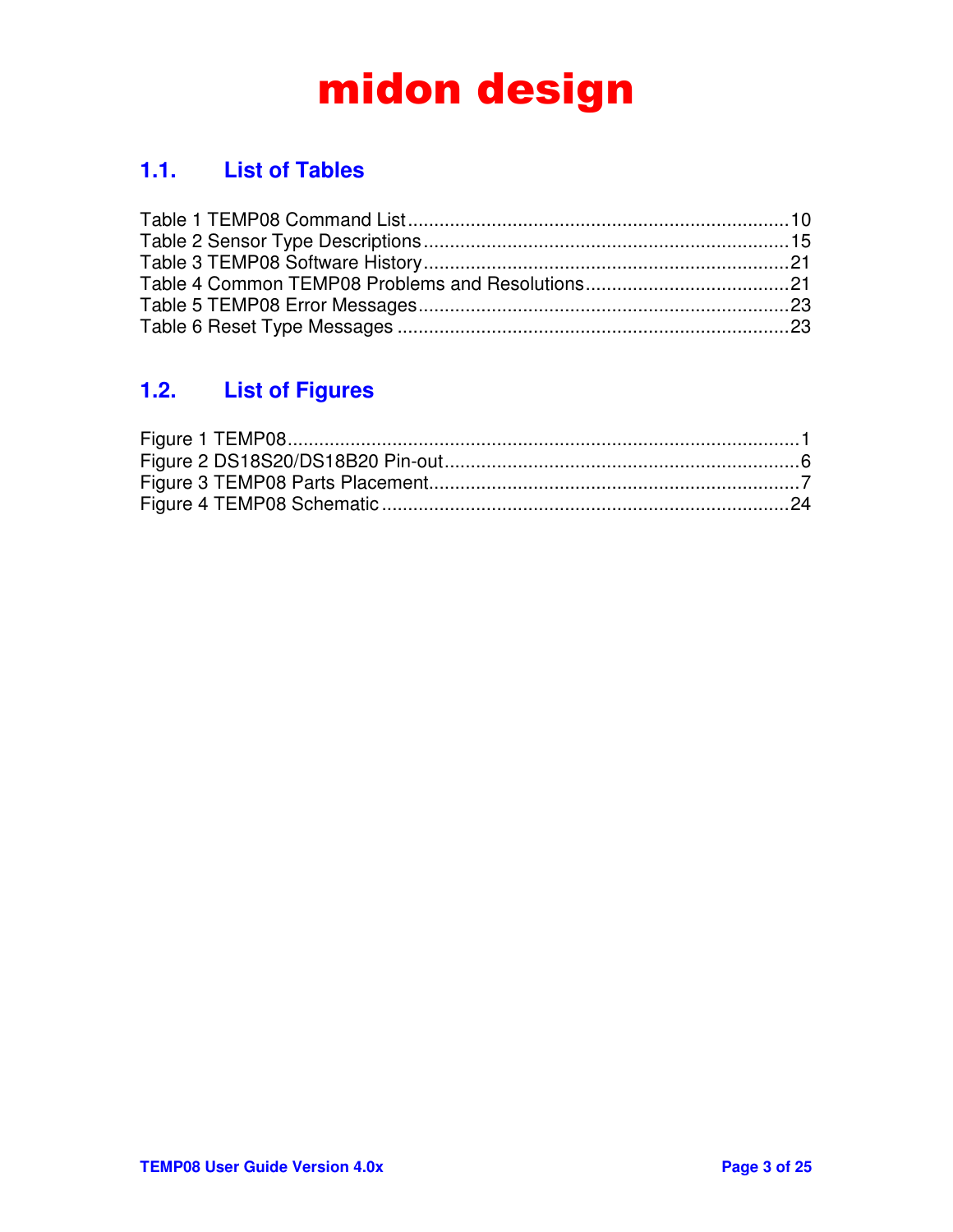### **2. Introduction**

Thank you for your purchase of the TEMP08 1-Wire Serial Interface. The following instructions will assist you in configuring and operating the product.

TEMP08 is a stand-alone 1-Wire™ interface providing standard serial commands to control the Dallas/Maxim 1-Wire bus and the devices used on it. Sensors can be polled on a regular basis (from 1 to 99 minutes), or manually interrogated.

In a typical application, TEMP08 is connected to a serial port on a PC. Serial interface software is then used to gather the data received from TEMP08 and process it. Many users have interfaced TEMP08 into the HomeSeer product, which can be used to automate lights, HVAC, sprinklers, and other devices, based on the sensor readings from TEMP08.

The TEMP08 can provide a serial interface for the following 1-Wire devices:

- Multiple DS2438-based Humidity Sensors
- Multiple DS2438 based Barometric Sensors of the Bray-Jennings design
- Multiple DS2438 general purpose sensors for analog voltage input
- Multiple DS2438-based Solar sensors
- Multiple DS18S20, DS18S20-PAR, DS18B20, DS1822, DS1920 temperature sensors as well as, temperature readings from any DS2438
- Multiple DS2450 voltage sensors
- Multiple DS2423 based rain gauges
- Multiple DS2423 general purpose counters (for use with Lightning sensors and other types of counter inputs)
- Multiple DS2401 or DS1990 1-Wire serial numbers (only presence will be reported)
- Up to 20 1WIO relay interface modules (available from Midon Design) or equivalent DS2408 based relay module
- Up to 10 1WIO LED modules (available from Midon Design)
- Up to 20 1WIO Input modules (available from Midon Design) or equivalent DS2408 based input module
- One DS2450 based Weather Station for wind speed and wind direction

For more information on these sensors, please refer to the **Midon Design 1-Wire Application Guide** available on our website.

TEMP08 has the following features: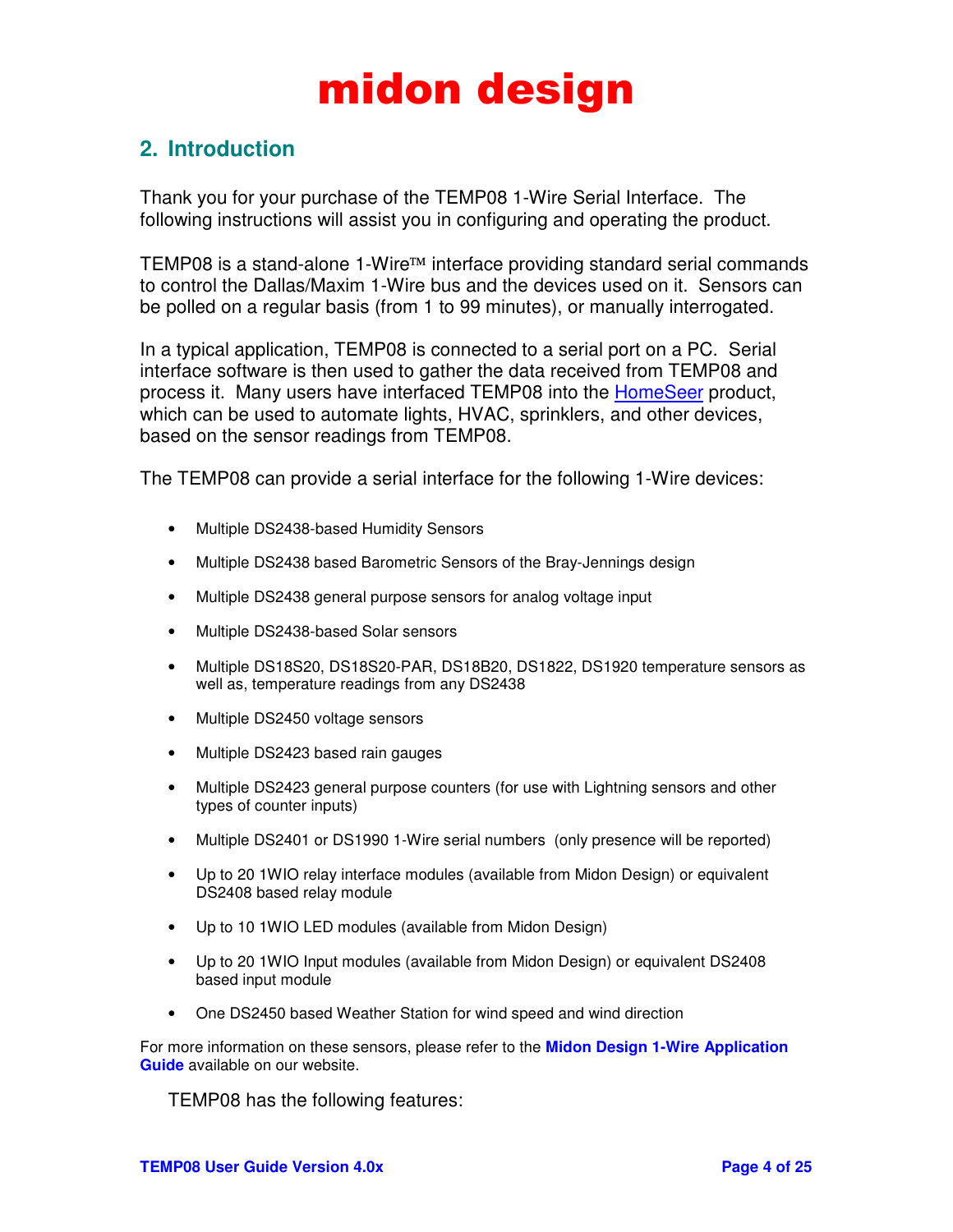- On-board DS2438 voltage and temperature sensor
- Jumper-less provisioning all configuration settings are stored in non-volatile memory
- Up to 60 1-Wire are sensors supported
- Simple instruction set with a Help (**HLP**) prompt for recalling command names
- Easy to delete sensors, if they are no longer required, using the **DEL** command
- 1-Wire bus errors, such as shorted wires, are flagged when they occur
- Support for software serial flow control (Control-S, Control-Q) to permit inspection of long lists without scrolling beyond your terminal's page length
- Continuous poll for presence of sensors. TEMP08 will notify you when any sensor is connected or disconnected, providing that they have been previously recognized by TEMP08 via the **INI** command. This may be useful for locating intermittent 1-Wire bus problems or identifying which sensor is which.
- Manual Poll of sensor readings. While TEMP08 is normally used for regular (from 1 to 99 minute intervals) polling of sensor readings, it may also be used manually to take sensor readings on command from the serial interface.

### **3. Installation**

To complete this project, you will need to connect a 12 to 16 Volt (AC or DC) transformer to the terminal J1 (see Figure 3 or 4 for the location of J1). If you intend to power 1WIO relay units from the 12V output of TEMP08, the transformer needs to supply at least 350mA (250mA for 1WIO and 100mA for TEMP08) per 1WIO relay unit, up to a maximum of 800mA, or 2 1WIO relay units. Beyond that, supplemental powering will need to be provided for the offboard units. Otherwise, any 12 to 20 Volt adapters capable of at least 100mA will do.

ALTERNATIVELY, to power this project, you could to connect a 5Volt DC power supply via a standard USB A to B cable to the connector J2 (see Figure 3 or 4 for the location of J2). Make sure that the power supply can provide at least 50mA of current. Do not use both J2 and J1 powering – only one can be used. If you choose to use 5VDC from J2, then the J3 12Volt power output will not be available.

If you are using a sensor network of 1-Wire devices, connect them now to connector J3.

If you are using DS18S20 or DS18B20 temperature sensors, only 2 pins of each sensor needs to be connected, however a connection is required between the VDD and GND pins of the sensor if you are using parasitic powering. If +5VDC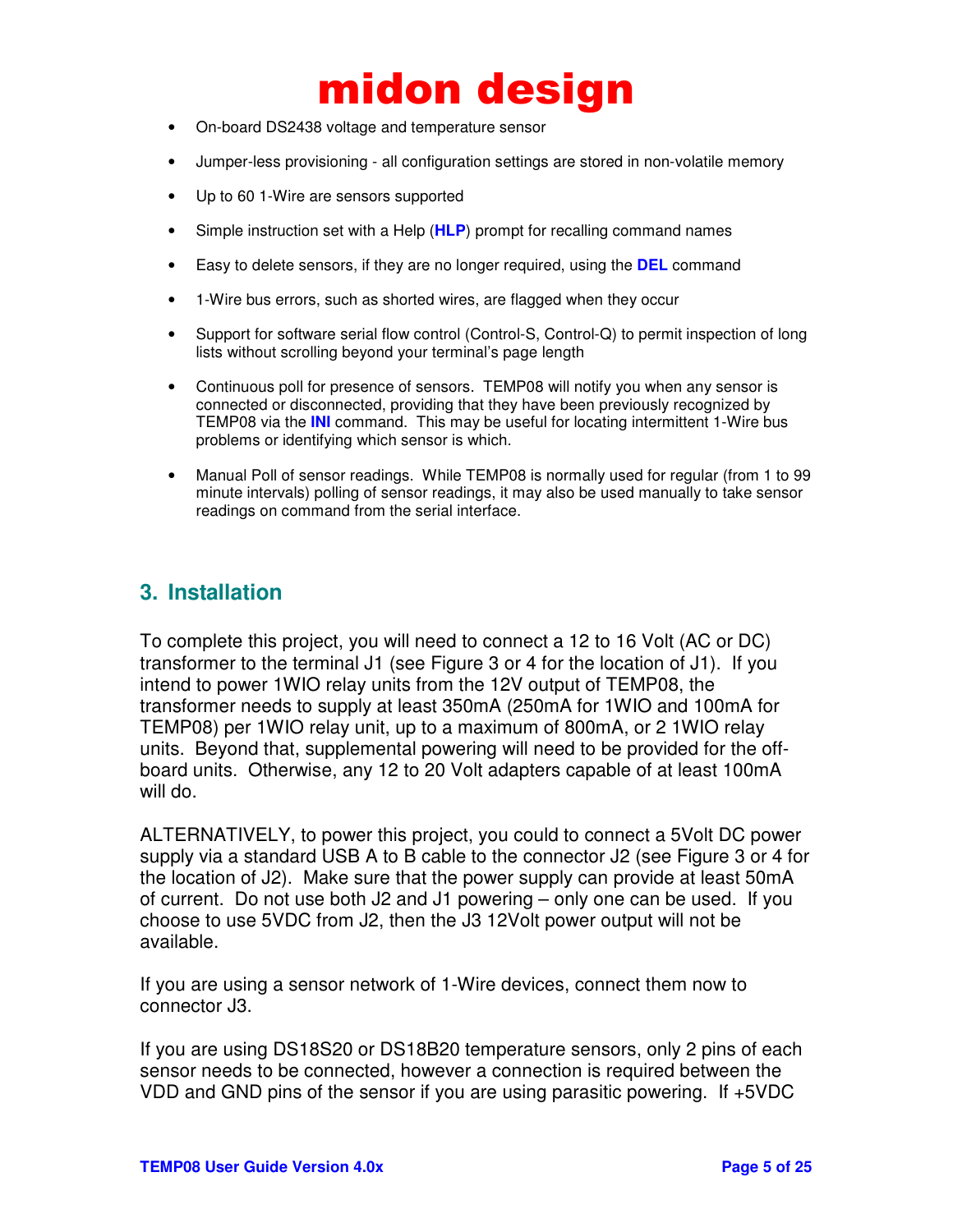local power is being used to power the sensor, connect the VDD terminal to it. See Figure 2 for device connections.



**Figure 2 DS18S20/DS18B20 Pin-out**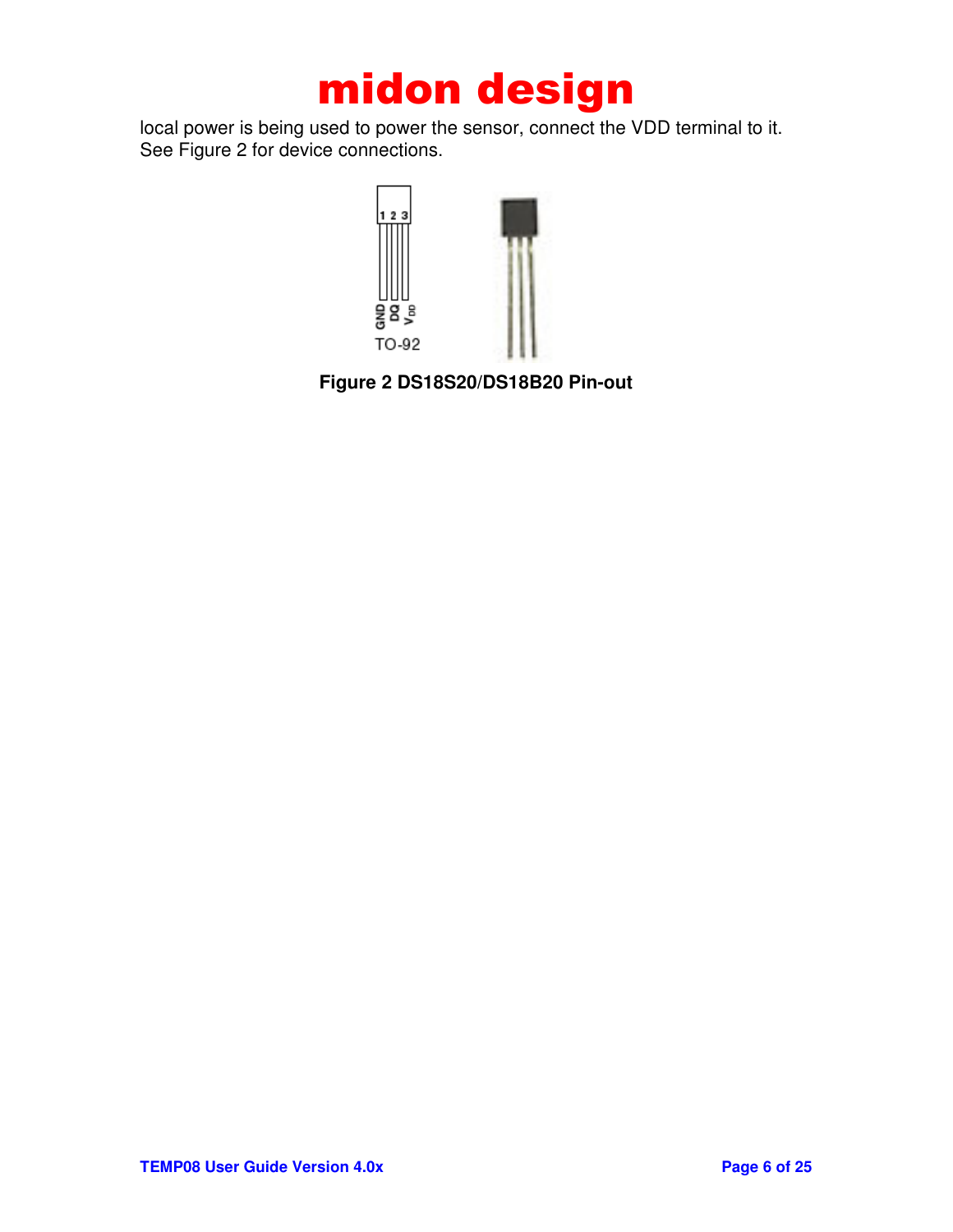



### **4. Using the TEMP08**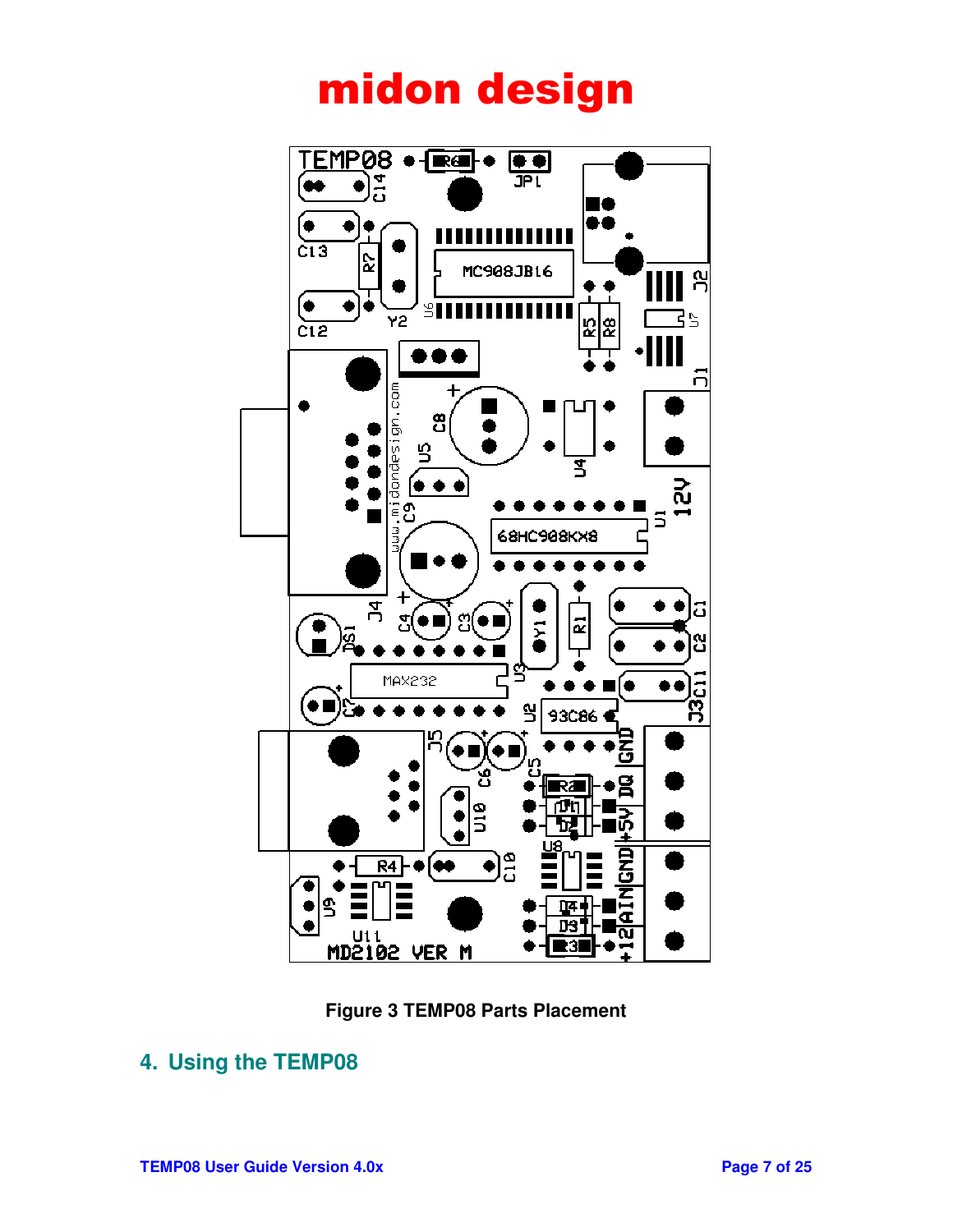Connect up a straight-through serial cable between TEMP08's J4 connector and your PC. Open up HyperTerminal (or equivalent terminal emulator program) on your PC. Configure it to 9600 BPS, No parity, 8 bits, 1 start bit and NO hardware handshaking (very important!). Power up the TEMP08 and configure the unit for the devices that you have connected.

We recommend that you next use the **ERA** command **for first time use**, to erase the EEPROM. This will remove any previous information that may have been stored in the EEPROM. Next use the **INI** command to search for any 1-Wire devices connected to the 1-Wire bus. If you get any error messages, it is most likely a result of a bad connection to the devices. Verify them. Typically, a "OW bus error" message indicates that a sensor has been installed in reverse, or that there is a short on the bus.

The **INI** command is used to search for any new sensors that are present on the 1-Wire bus. Upon completion, the serial number of any new sensor is stored in permanent memory on the TEMP08 and that sensor is available for interrogation by the polling process.

#### *Note: an ERA command is not required every time that an INI command is issued. It should only be required for first time use.*

If a DS2408, DS2423 or DS2438 is detected by the **INI** command, you may get an error message that requests you to input the unit **TYP**e. See the table 2 for details for the valid inputs. If nothing is entered for 1 minute in this field for a DS2423, then the sensor **TYP**e will default to "C" (Counter). A DS2438 will default to "V" (Voltage) if the same timeout occurs. A DS2408 will remain as an unknown type, until you manually configure it.

Now would be a good time to set the clock using the **SCK** command. Follow the prompts and input the correct time in 24 hour format (for example, 2PM is 14:00).

Now program the configuration by using the **SET** command. Just type **SET** and the program will prompt you for the required option settings.

To verify that your setup is working properly, you should next use the **TMP** command to perform an immediate sensor reading. The output of the **TMP** command should look like the sample below (the exact output will depend on what type of sensors and how many you have installed).

```
>WED 21:51:13 
Reading Sensors... 
Humidity #01[9F00000037555326]=60% 
Barometer #01[A900000037621A26]=28.21 inHg 
Voltage #01[020000002B2CB326]=02.60V 05.03V 00mV 
Wind Dirn[9F00000001087320]= NNW 
Wind Speed[8E00000001562C1D]=00 MPH, Gust = 00
```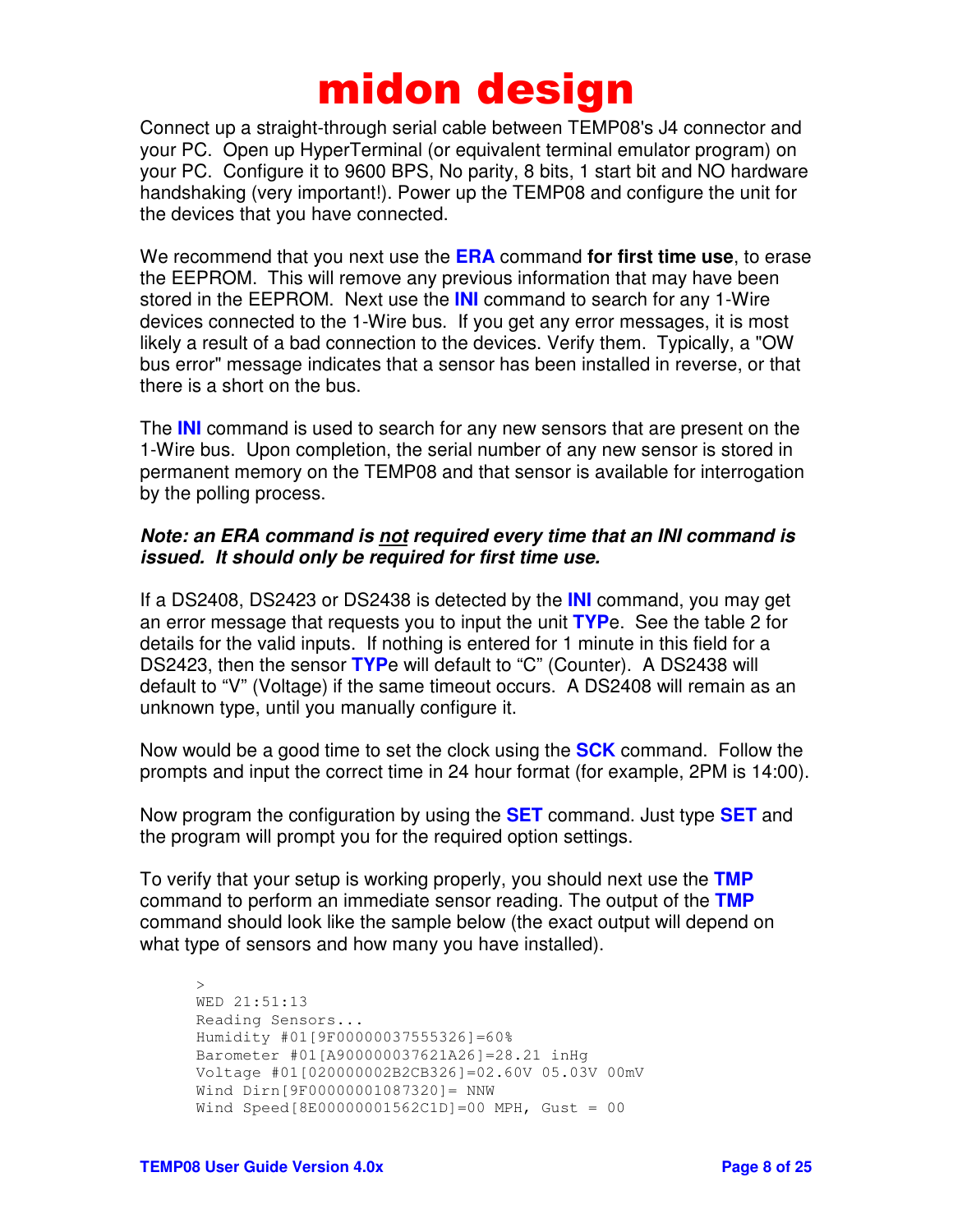Rain #01[8E00000001562C1D]=003.32 Inch Counter #01[D4000000045C621D]=00000029 00024592 1WIO Status #01 [A400000001042829] = On,Off,On,Off Temp #01[9900080049199310]=79.80F Temp #02[5C00080009242E10]=75.80F Temp #03[9F00000037555326]=79.00F Temp #04[A900000037621A26]=78.77F Temp #05[21000000032E4E22]=76.66F Temp #06[020000002B2CB326]=76.10F >

If there are no apparent errors, you are ready to use TEMP08. Enjoy!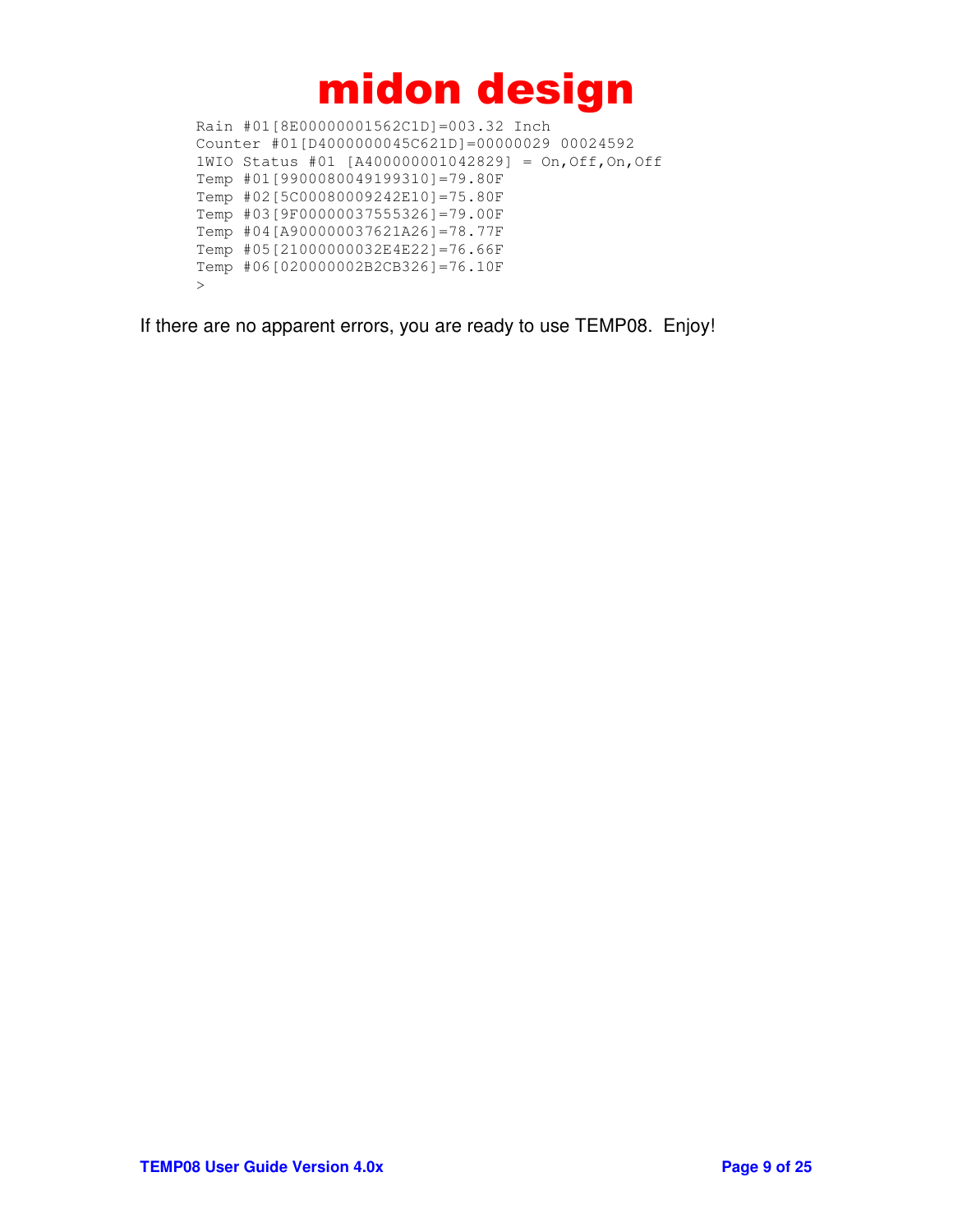## **5. TEMP08 Commands**

These commands are valid for v4.0x versions of TEMP08 software.

|  |  | <b>Table 1 TEMP08 Command List</b> |  |
|--|--|------------------------------------|--|
|--|--|------------------------------------|--|

| Command    | <b>Description</b>                                                                                                               | <b>Syntax</b>                                                                                                                                                                                     |
|------------|----------------------------------------------------------------------------------------------------------------------------------|---------------------------------------------------------------------------------------------------------------------------------------------------------------------------------------------------|
| <b>DEL</b> | Delete a sensor that was previously installed<br>via the INI command                                                             | DEL <sensorid><br/>Note 1</sensorid>                                                                                                                                                              |
| <b>DIS</b> | Display serial numbers of all configured 1-<br>Wire devices                                                                      | <b>DIS</b>                                                                                                                                                                                        |
| <b>ERA</b> | Erase the EEPROM                                                                                                                 | <b>ERA</b>                                                                                                                                                                                        |
| <b>ETE</b> | Enable Temperature displays from DS2438<br>devices                                                                               | ETE <on off></on off>                                                                                                                                                                             |
| <b>ETI</b> | Enable Once-Per-Minute Time Display                                                                                              | ETI <on off></on off>                                                                                                                                                                             |
| <b>EWN</b> | Enable Wind Direction display for DS2450<br>sensors                                                                              | EWN <on off></on off>                                                                                                                                                                             |
| <b>FAC</b> | Restore to factory settings. Erase the<br>EEPROM, reset the clock to 00:00, and<br>perform an INI function. USE WITH<br>CAUTION. | <b>FAC</b>                                                                                                                                                                                        |
| <b>HLP</b> | Display a list of available commands                                                                                             | <b>HLP</b>                                                                                                                                                                                        |
| <b>INI</b> | Search for a list of available 1-Wire sensors.                                                                                   | INI                                                                                                                                                                                               |
| <b>INP</b> | Display the status of bits 4-7 of all connected<br>DS2408's (See 1WIO sensor for details)<br>configured as TYPe "I"              | <b>INP</b>                                                                                                                                                                                        |
| <b>LED</b> | Actuate a specific LED on a 1WIO LED unit<br>or equivalent DS2408 LED interface<br>configured as TYPe "L"                        | LED <led number=""> <on off><br/>Where <math>\le</math>LED number<math>&gt;</math> = 01 to<br/>80 or A for All (the leading zero<br/>is required for LED numbers<br/>less than 10)</on off></led> |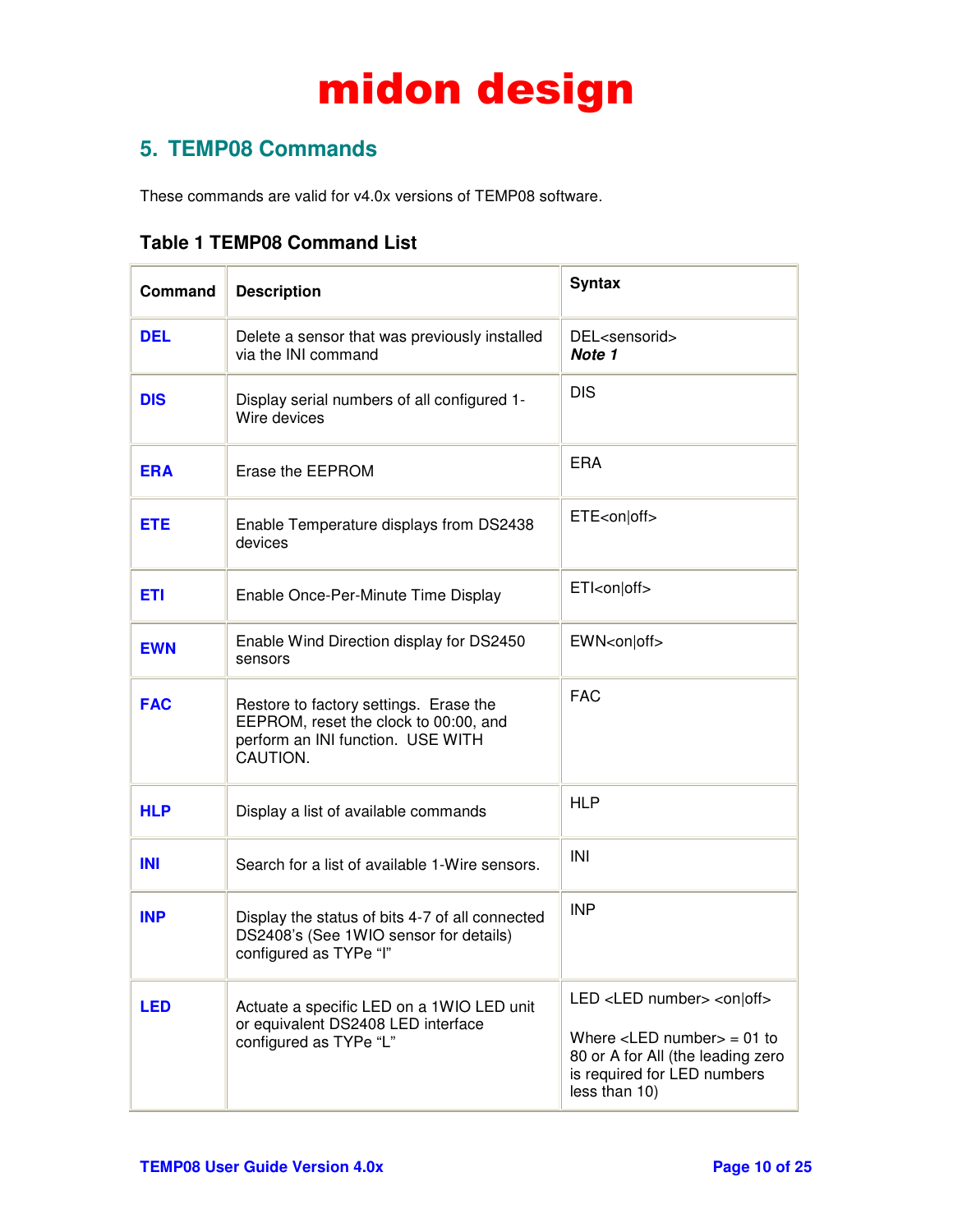| Command    | <b>Description</b>                                                                                                                                                      | <b>Syntax</b>                                                                                                                                                                                                 |
|------------|-------------------------------------------------------------------------------------------------------------------------------------------------------------------------|---------------------------------------------------------------------------------------------------------------------------------------------------------------------------------------------------------------|
| <b>NOR</b> | Set North for a DS2450-based Weather<br>Station                                                                                                                         | <b>NOR</b>                                                                                                                                                                                                    |
| <b>RLY</b> | Actuate a specific 1WIO relay, or bits 0 to 3<br>of any connected DS2408 configured as<br>TYPe "O"                                                                      | RLY <relay number=""> <on off><br/>Where <math>\langle</math>relay number<math>&gt;</math> = 01 to<br/>80 or A for All (the leading zero<br/>is required for relay numbers<br/>less than 10)</on off></relay> |
| <b>RST</b> | Reset both DS2423 counters                                                                                                                                              | RST <sensorid></sensorid>                                                                                                                                                                                     |
| <b>SCK</b> | Set Clock                                                                                                                                                               | SCK dd, hh, mm, ss <cr><br/><math>dd = 01</math> to 07 (Sunday = 01)<br/><math>hh = 00</math> to 23<br/><math>mm = 00</math> to 59<br/><math>ss = 00</math> to 59<br/>Note 2</cr>                             |
| <b>SET</b> | Configure all system parameters                                                                                                                                         | <b>SET</b>                                                                                                                                                                                                    |
| <b>SID</b> | Show the Serial Number ID for the 1-Wire<br>Devices                                                                                                                     | SID < on Off>                                                                                                                                                                                                 |
| <b>SPT</b> | Set the polling interval                                                                                                                                                | <b>SPT xx</b><br>Where xx is a decimal number<br>from 00 to 99. 00 will disable<br>polling.                                                                                                                   |
| <b>STD</b> | Set Temperature Display type                                                                                                                                            | STD < F C                                                                                                                                                                                                     |
| <b>TIM</b> | Display Time from Real Time Clock                                                                                                                                       | <b>TIM</b>                                                                                                                                                                                                    |
| TMP        | Display sensor readings of all connected 1-<br>Wire Devices in either verbose (includes<br>serial numbers) or non-verbose manner                                        | <b>TMP</b>                                                                                                                                                                                                    |
| <b>TYP</b> | Select the type of DS2408, DS2438 or<br>DS2423 device. See table 2 for valid<br>parameters.                                                                             | TYP <sensorid></sensorid>                                                                                                                                                                                     |
| <b>VER</b> | Displays the current version of the software<br>loaded                                                                                                                  | <b>VER</b>                                                                                                                                                                                                    |
| <b>WDR</b> | Wind Direction Reverse (in case your Wind<br>Direction PCB is installed upside down, or in<br>case you want to show the FROM direction<br>instead of the TO direction). | $WDR < 0$ n off>                                                                                                                                                                                              |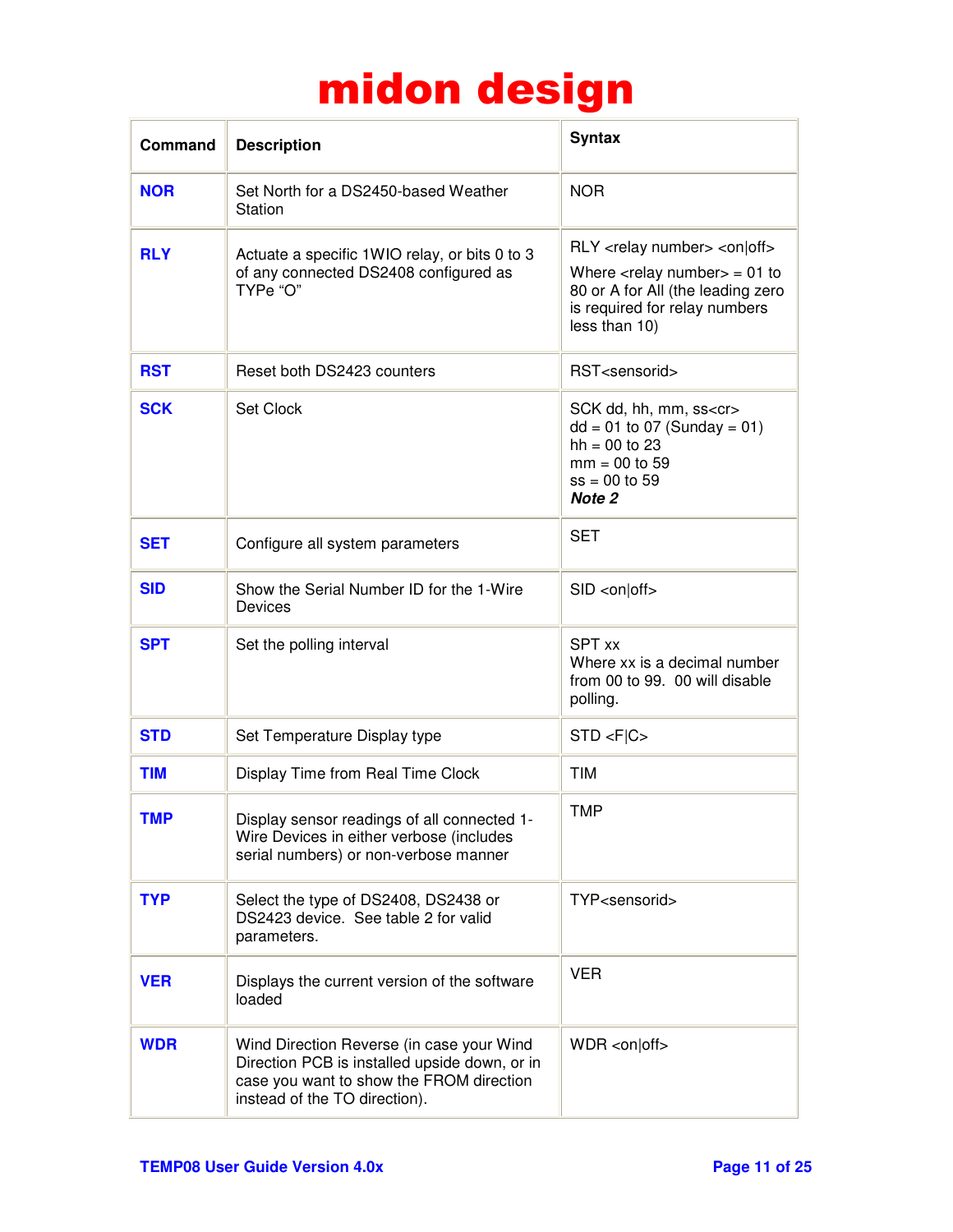|            | Command Description             | <b>Syntax</b> |
|------------|---------------------------------|---------------|
| <b>ZZZ</b> | Performs a soft reset of TEMP08 |               |

*Notes* 

- *1. The <sensorid> parameter in some commands above refers to the sensor number as shown via the DIS command. See the DIS command explanation below.*
- *2. Most commands do not require a Carriage Return (enter) following the parameter or command input. One exception is the SCK command. Commands requiring a sensor number input will require a CR if the sensor number is only a single digit.*
- *3. Command parameters are shown in angled brackets "< >". Where only certain options are permitted, they are indicated with a vertical pipe character "|".*

### **5.1. Using the SET Command**

The SET command has multiple parameters. All parameters are also adjustable via discrete commands.

#### **Update Interval**

This parameter determines the time between sensor readings. Set this parameter to 00 to stop polling. Enter the time in decimal minutes. Use the **SPT** command to adjust only this parameter.

#### **Temp Display**

This parameter determines how temperature readings are displayed. Enter F for Fahrenheit or C for Celsius. Use the **STD** command to adjust only this parameter.

#### **Serial # Display**

Set this to On if you want TEMP08 to display the 1-wire ID of all sensors during the DIS display or poll display. Use the **SID** command to adjust only this parameter.

#### **Wind Dirn Reverse (Wind Direction Reverse)**

This parameter is normally set to Off. Set this to On if you accidentally installed the wind direction PCB upside down in your weather station OR if you want to display wind direction as the FROM direction instead of the TO direction. Use the **WDR** command to adjust only this parameter.

#### **DS2438 Temp Display**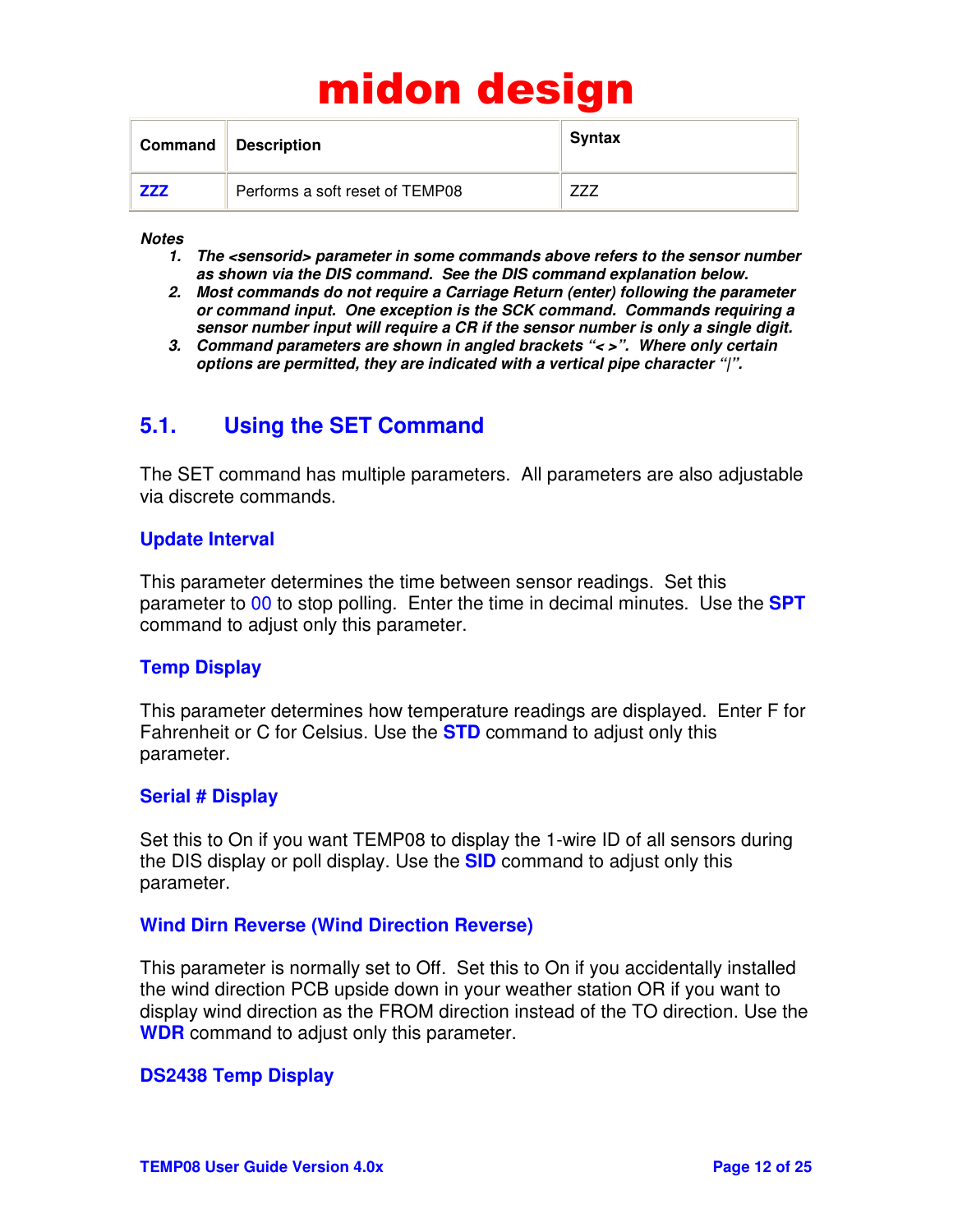This option will determine if DS2438's are queried for their temperature display. DS2438's are used for many other sensor types and there are times when displaying their temperature may not be desired. If this is the case, the display of these temperatures can be suppressed by setting this option off. Use the **ETD** command to adjust only this parameter.

#### **Regular Time Display**

This option, when set to on, will provide a once-per-minute time display output from TEMP08. Set the option to Off to suppress this time display. Use the **ETI** command to adjust only this parameter.

#### **Display Wind**

This option is used to enable or disable Wind Direction conversion from the **first** connected DS2450 sensor. DS2450's are used in older versions of weather stations for wind direction sensing. Set the option to On to enable this display of wind direction. Use the **EWN** command to adjust only this parameter.

#### **Set Clock**

Enter the current time here as Day of week  $(01 =$  Sunday) followed by Hour, Minutes, and lastly, Seconds. Use the **SCK** command to adjust the clock at any time. Time is entered and displayed in 24 hour (military) format.

### **5.2. The DISplay Output**

#### **Sample DIS Output**

```
TEMP08 v4.04 2014-11-26 
MidonDesign.com 
01 3000000002202920 DS2450 OK P 
02 91000800135B9B10 DS1820 OK P 
03 440000001EC34228 DS18B2 OK P 
04 590000000007B014 DS2430 OK P 
05 21000000032E4E22 DS1822 OK P 
06 060000003770D026 DS2438 OK P B 
07 D1000000F5868801 DS2401 OK P 
08 A400000001042829 DS2408 OK P ? 
09 000000000107A829 DS2408 OK P ? 
10 9700000000328329 DS2408 OK P ? 
11 C200000016A78605 DS2405 OK P 
12 3D0000000C8C351D DS2423 OK P C 
13 DB0000007520A126 DS2438 OK P V 
14 F5000000B6435726 DS2438 OK P V 
Sensors = 14Poll interval = 01 minutes 
Temp disp = F
```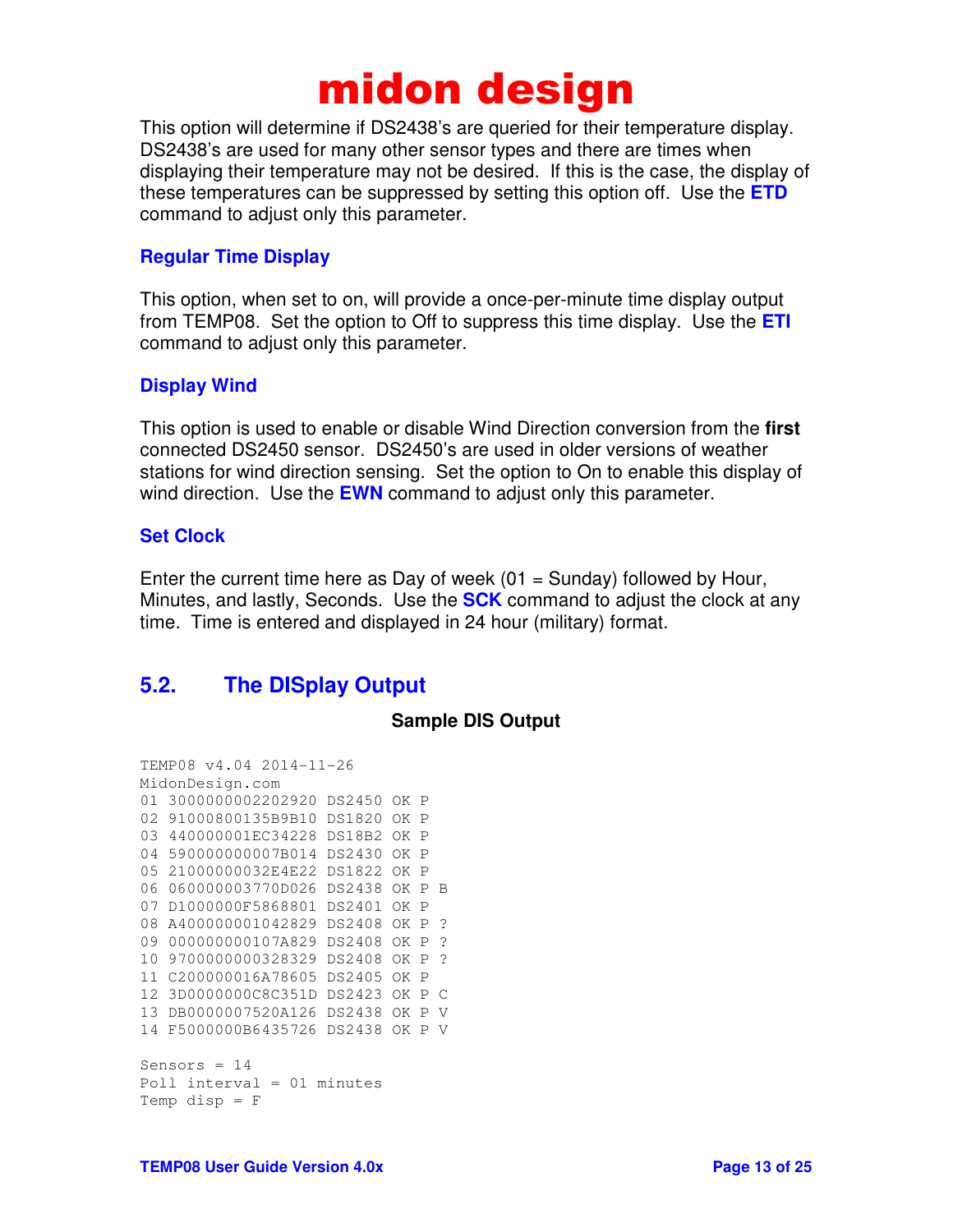```
Serial # disp = On 
Wind dirn rev = Off 
DS2438 Temp Display = On 
OnBoard ADC = On 
Regular Time Display = Off 
Display Wind = On 
SUN 00:00:59 
>
```
#### **5.2.1. DIS output explanations**

Sensor numbers do not necessarily match up with the output from the regular sensor output readings. *This is intentional.* The sensor numbers in the **DIS** output are the memory locator and are used by the **DEL** and **RST** commands. The sensor numbers in the scan output are sequential numbers for each type of sensor.

The Sensor numbers from the **DIS** display are also used for displaying when a sensor is removed or added to the 1-Wire bus. For instance:

```
>MON 09:52:34 
Missing Sensor #04 [9900080049199310]
```
Would indicate that the 4<sup>th</sup> sensor in the **DIS** display was disconnected.

>MON 09:57:01 Restored Sensor #04 [9900080049199310]

Would indicate that the 4<sup>th</sup> sensor in the **DIS** display had been re-connected.

In the remainder of the **DIS** display, an OK will be displayed following the sensor type to indicate that the Cyclic Redundancy Counter (CRC) checksum of the sensor's serial number is good. If the serial number has a bad CRC, an **NG** will be displayed. The checksum is validated during the output of the sensor display.

Following the CRC status, a **P** or **M** will be displayed to show the connectivity of the sensor. A **P** is displayed is the sensor is present, and an **M** when it is missing from the 1-Wire bus.

Letters following the **P** or **M** for DS2408, DS2423 and DS2438 sensors indicate the **TYP**e of sensor equipped. This is a one-time manual input and will be set following first discovery of the sensor via the INI command, and also following a power-up of the TEMP08 for the DS2423 sensors that do not have built-in battery backup. DS2408's need to manually set whenever power is removed from those sensors. DS2438's are set once and do not lose their setting even if power is removed. Any of these sensor types that have not been designated via the **TYP**e command will have a question mark ("?") displayed to indicate that the setting is still required.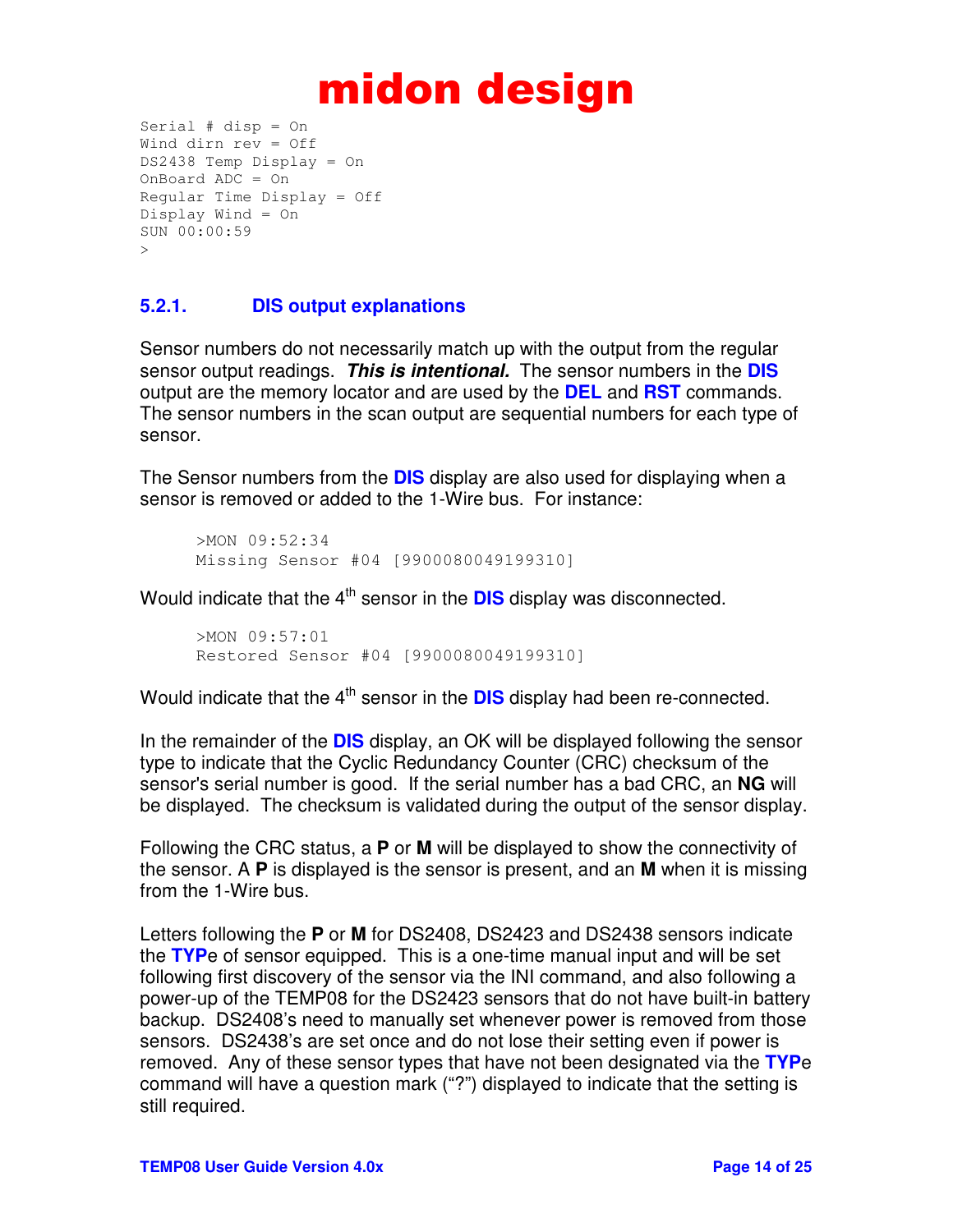The letters designate the sensor type per the following table.

| <b>Designation</b> | <b>Description</b>           | <b>1-Wire Device</b> |
|--------------------|------------------------------|----------------------|
| B                  | <b>Barometric Sensor</b>     | <b>DS2438</b>        |
| C                  | Generic Counter Sensor       | DS2423               |
| н                  | <b>Humidity Sensor</b>       | <b>DS2438</b>        |
|                    | Input 1WIO                   | <b>DS2408</b>        |
| L                  | LED 1WIO                     | <b>DS2408</b>        |
| O                  | Output (Relay) 1WIO          | <b>DS2408</b>        |
| R                  | Rain Sensor                  | DS2423               |
| т                  | Temperature only from DS2438 | <b>DS2438</b>        |
| V                  | <b>Voltage Sensor</b>        | <b>DS2438</b>        |
| W                  | Wind Speed Sensor            | DS2423               |
| ?                  | TYPe has not been set        | Any                  |

**Table 2 Sensor Type Descriptions** 

Following a display of the sensors installed, the output of the **DIS** display then shows the TEMP08 settings that you entered via the **SET** command.

## **5.3. TMP Output Display**

The **TMP** output and polled output displays are identical. An example is shown below.

```
> 
WED 21:51:13 
Reading Sensors... 
Humidity #01[9F00000037555326]=60% 
Barometer #01[A900000037621A26]=28.21 inHg 
Voltage #01[020000002B2CB326]=02.60V 05.03V 01mV 
Voltage #02[0100000001096420]= 02.50V,03.00V,01.02V,05.01V 
Wind Dirn[9F00000001087320]= NNW 
Wind Speed[8E00000001562C1D]=00 MPH, Gust = 00
```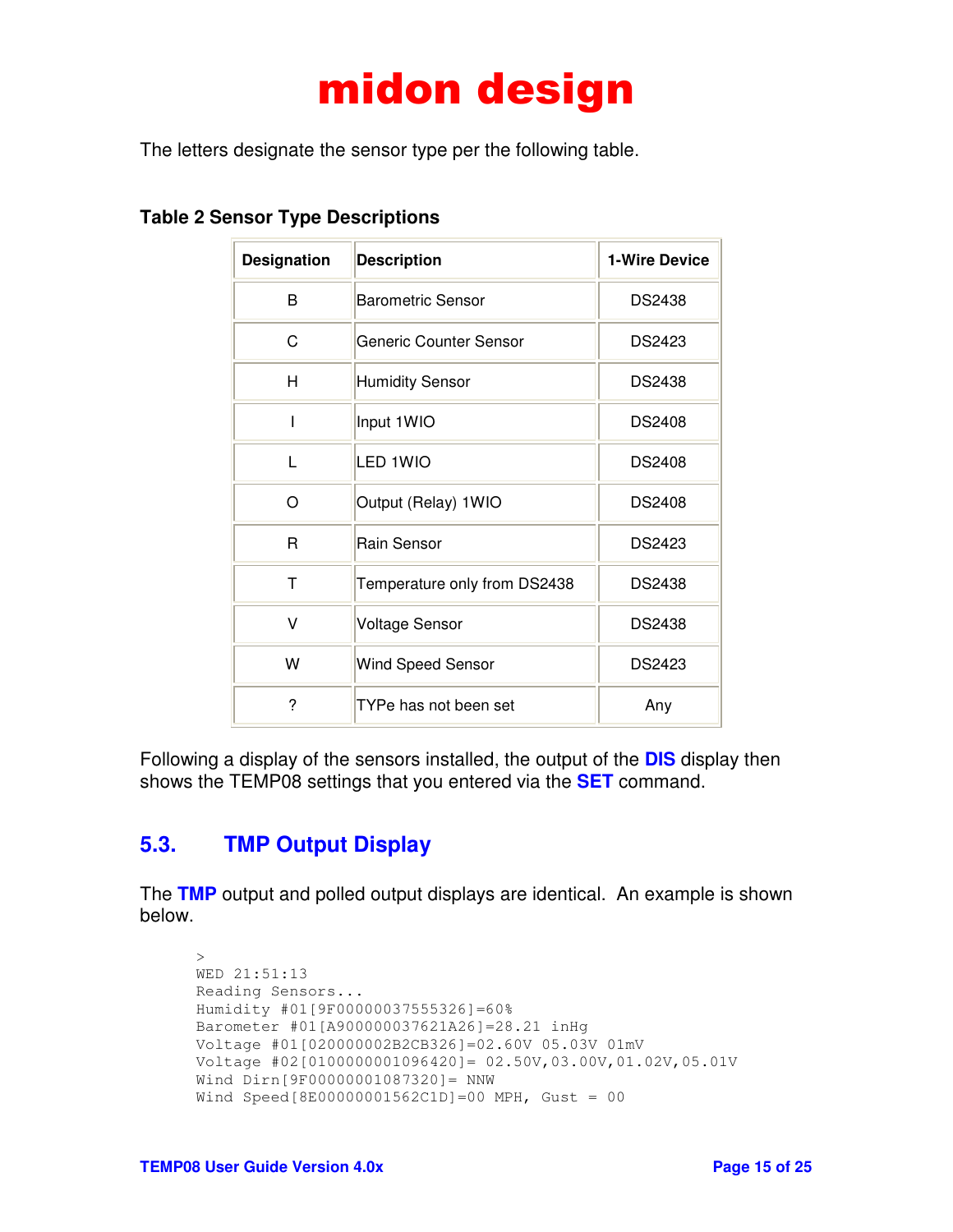Rain #01[8E00000001562C1D]=003.32 Inch Counter #01[D4000000045C621D]=00000029 00024592 1WIO Status #01 [A400000001042829] = On,Off,On,Off Temp #01[9900080049199310]=79.80F Temp #02[5C00080009242E10]=75.80F Temp #03[9F00000037555326]=79.00F Temp #04[A900000037621A26]=78.77F Temp #05[21000000032E4E22]=??? Temp #06[020000002B2CB326]=76.10F  $\rightarrow$ 

The output starts with a time reading, followed by humidity, barometer, voltage, wind direction, wind speed, counter readings, 1WIO input status, and ends with all temperature sensors. All DS2438 temperature readings will be displayed in addition to the other temperature sensors, only if the ETD option has been set to On.

Note that in the example above, Temperature sensor #5 shows "???" which indicates that this sensor was not detected during the poll.

Humidity readings are displayed in percent Relative Humidity.

Barometric pressure sensors are displayed in Inches of Mercury.

The first voltage reading displayed for a DS2438 Voltage sensor is always the external voltage from the DS2438 input. This is followed by the VDD (supply) voltage and lastly by the voltage from the on-board current sensor. Changing a humidity or barometric sensor type to a voltage type may be useful for troubleshooting problems with a sensor.

Voltage readings for any DS2450 sensors are displayed after any DS2438 voltage sensors. All four channels of voltage input for DS2450's are displayed, A channel first, ending with D channel.

Wind direction is expressed via the 16 cardinal points of the compass:

N NNE NE ENE E ESE SE **SSE** S SSW SW WSW W WNW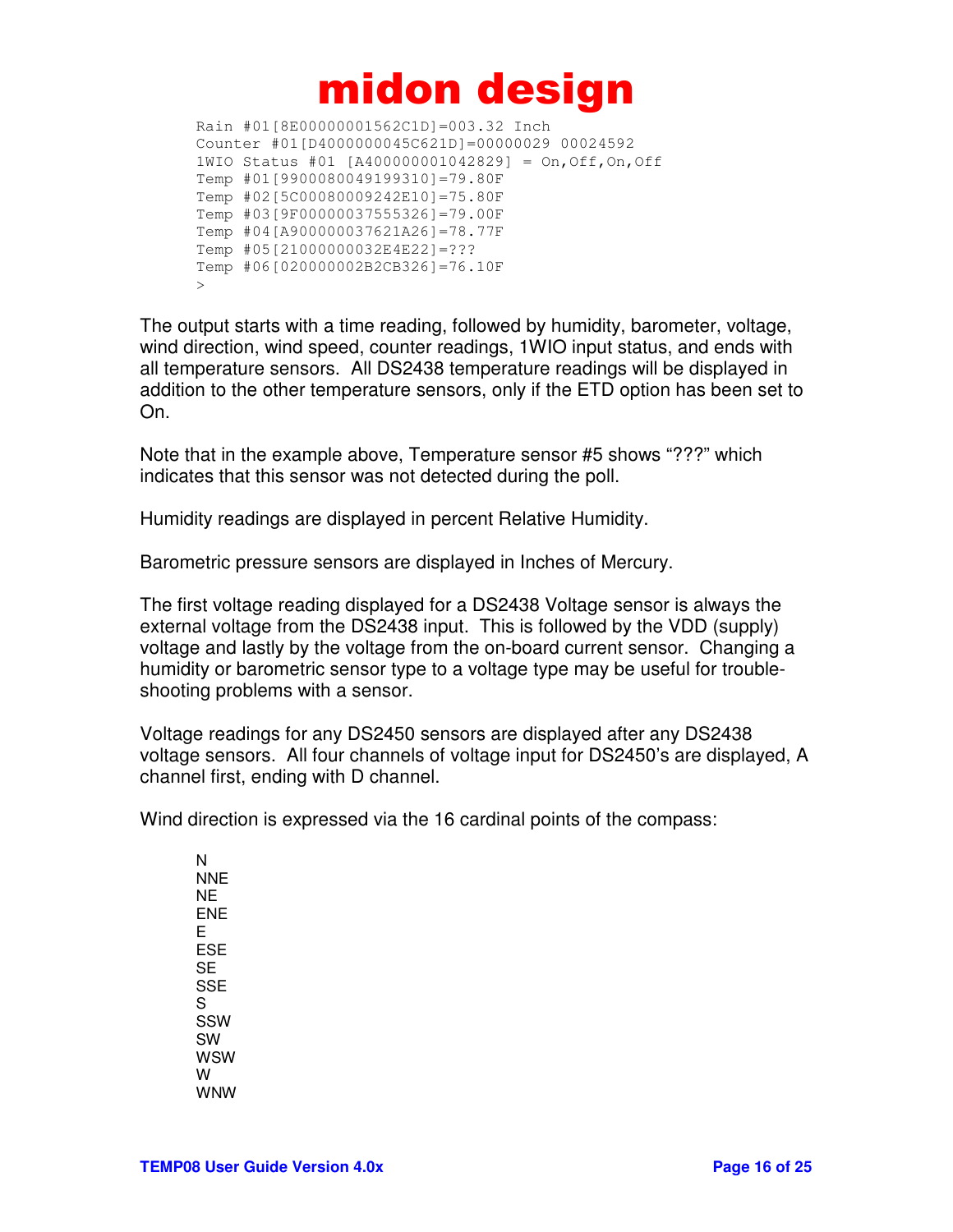NW NNW

In order for these cardinal points to line up to correct North, you must initialize the TEMP08 first by manually (physically) setting the Wind vane to point to North and then use the **NOR** command to save that direction in memory.

Wind speed is shown as an average of the speed over the previous polling interval. The Gust speed is the maximum speed in any 1-minute period of any polling interval. If the polling interval is set to one minute via the **SPT** command, then the gust speed will not be displayed.

Rain is displayed in Inches and assumes that your rain gauge counter is calibrated to count once for every 0.01 inch of rain. Rainfall is measured from the time of the last reset (**RST** command) of the rain gauge.

General-purpose counters are used for many things. Both A and B counters of the connected DS2423 sensor are displayed. Counts are based on the number of counts stored in the DS2423 since the last reset (**RST** command) of the counter.

The 1WIO status displays the current input status of connected DS2408's configured via the **TYP** command to be of the "I" type.

### **5.4. Missing Sensor Display**

TEMP08 continuously polls for the presence of all sensors that have been **INI**'d (initialized), in other words, for sensors that are known to TEMP08. If any of the sensors are detected as missing, the following display will result:

```
>MON 09:52:34 
Missing Sensor #04 [9900080049199310]
```
When the sensor is re-connected, the display will look like this:

>MON 09:57:01 Restored Sensor #04 [9900080049199310]

Polling of sensors is done sequentially and very fast (milliseconds per sensor). The more sensors that are equipped, however, the more time it will take for TEMP08 to recognize a missing or re-added sensor.

It is normal to experience missing sensors from time to time due to noise on the 1-Wire bus. If any particular sensor shows very high disconnect readings, you might want to check the wiring for that particular sensor.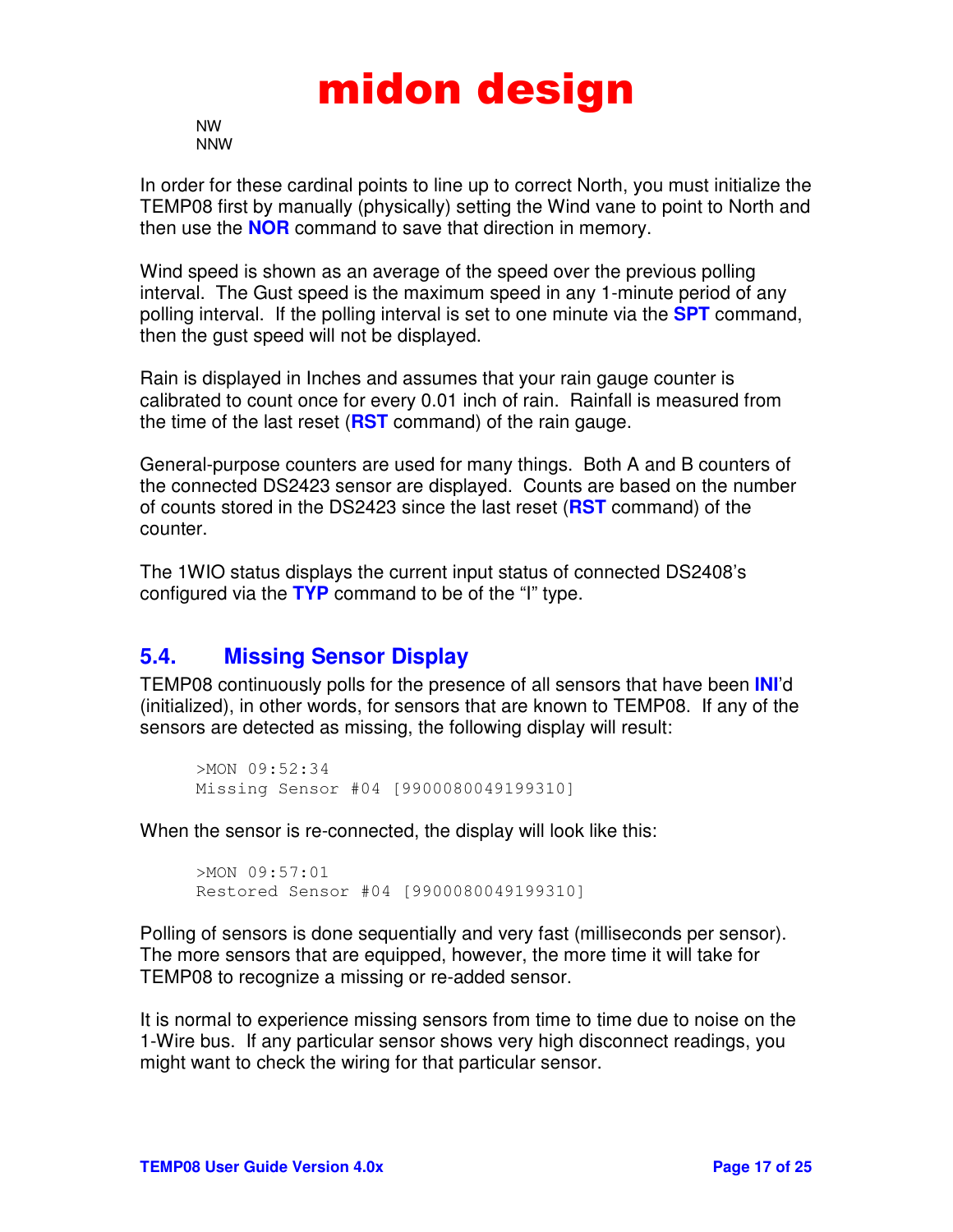### **5.5. Discrete Option Commands**

#### **5.5.1. Once Per Minute Time Display (ETI)**

Another option is to enable or disable the once-per-minute time display. The command **ETI on** enables the display.

#### **5.5.2. Temperature Display from DS2438 (ETE)**

Another option is to enable or disable the temperature display resulting from the on-chip temperature sensors present on DS2438 devices. If enabled, this temperature will be included in the normal poll or TMP display. If disabled the temperature display is suppressed. The command **ETE on** enables the display.

#### **5.5.3. Display Wind from DS2450 (EWN)**

If enabled (**EWN on**), the first connected DS2450 will be assumed to be a Weather Station wind direction sensor and other DS2450's will be displayed as voltages. If disabled (**EWN off**), only voltages will be displayed from all DS2450's. The command **EWN on** will enable the display of wind direction.

With **EWN** set to **on**, the polled output (or TMP output) will look like this:

Wind Dirn[9F00000001087320]= NNW

With **EWN** set to **off**, the polled output will look like this:

```
Voltage #01[05300000CD2C1220]=02.60V 05.03V 1.38V 4.25V
```
#### **5.5.4. Wind Direction Reverse (WDR)**

This parameter is normally set to Off. Set this to On if you accidentally installed the wind direction PCB upside down in your weather station OR if you want to display wind direction as the FROM direction instead of the TO direction.

#### **5.5.5. Set Poll Time (SPT)**

This parameter determines the time between sensor readings. Set this parameter to 00 to stop polling. Enter the time in decimal minutes from 00 to 99. Leading zeros are required here!

#### **5.5.6. Set Temperature Display (STD)**

This parameter determines how temperature readings are displayed. Enter F for Fahrenheit or C for Celsius.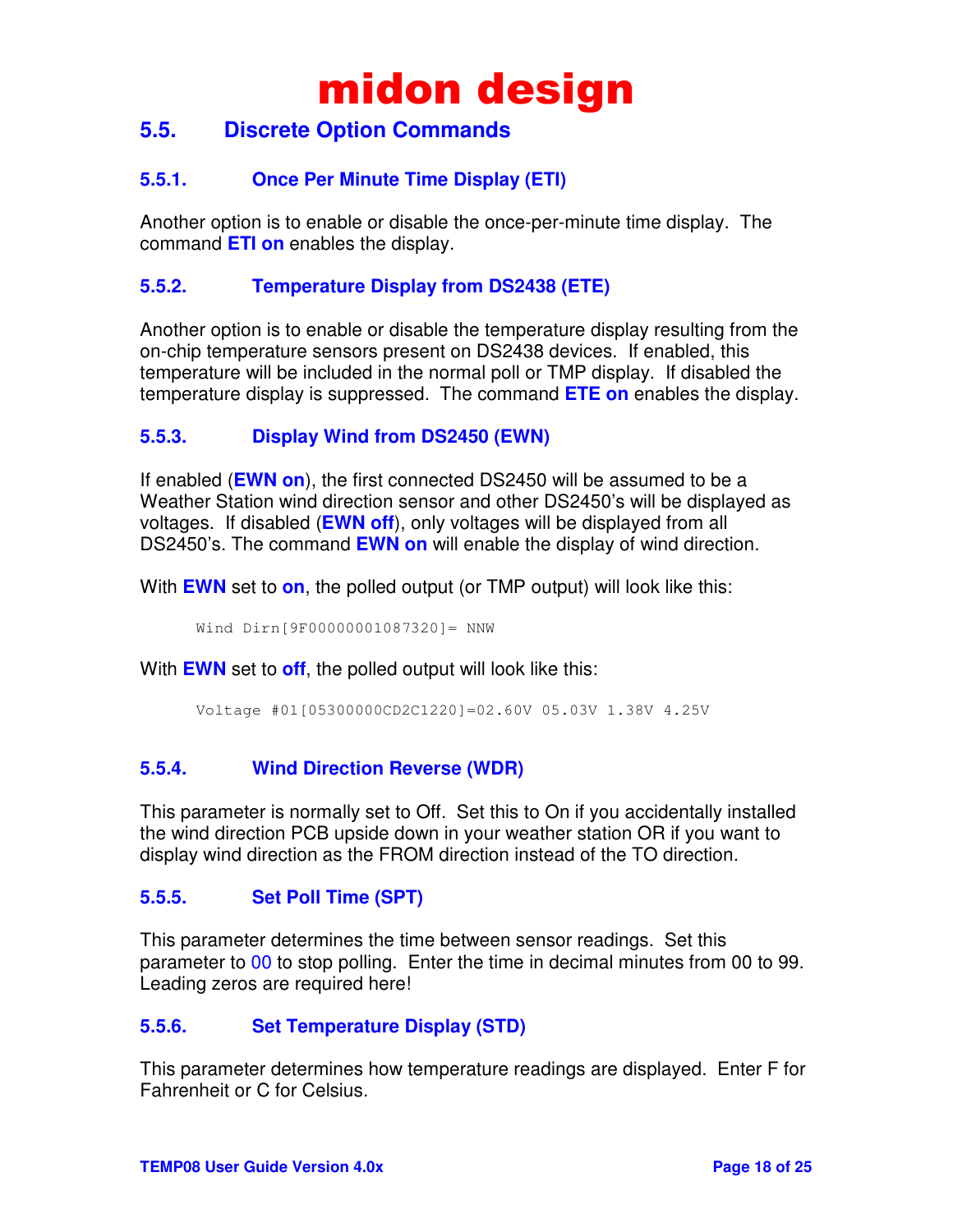#### **5.5.7. Serial Number Display (SID)**

Set this to On if you want TEMP08 to display the 1-wire ID of all sensors during the DIS display or poll display.

### **5.6. Set North Command (NOR)**

This command is used to calibrate physical North against the electronic North of the DS2450-based sensor. To use this command, align your physical weather vane to point North then enter the **NOR** command. You will be asked to confirm, do so, and the new North position will then be stored in permenant memory.

## **5.7. Delete Command (DEL)**

The DEL command is used to removed unwanted sensors from the permenant memory of TEMP08. The sensor number from the DIS display is used to identify which sensor is to be deleted. Deleting a sensor does not change the sensor number of any other sensors in the DIS display, however, it may change the sensor number shown during the polling process. For example, if you have 3 DS2438 voltage sensors and delete the second one, the third one will now show as Voltage #02 instead of Voltage #03 during a polling display.

### **5.8. Erase EEPROM command (ERA)**

Hopefully, you will never need to use this command, however, if you wish to completely delete ALL sensors stored in permanent memory, then this command will do that.

After issuing the **ERA** command you will be prompted to confirm the operation. Entering anything other that "Y" will abort the process.

No other data will be erased during this process. All sensor configuration (**TYP**e settings), North pointer, and all options will remain the same.

### **5.9. Reset Counter Command (RST)**

The **RST** command is used to reset the counters of any connected DS2423 counter sensor. Both the A and B counters of the DS2423 will be reset during this process.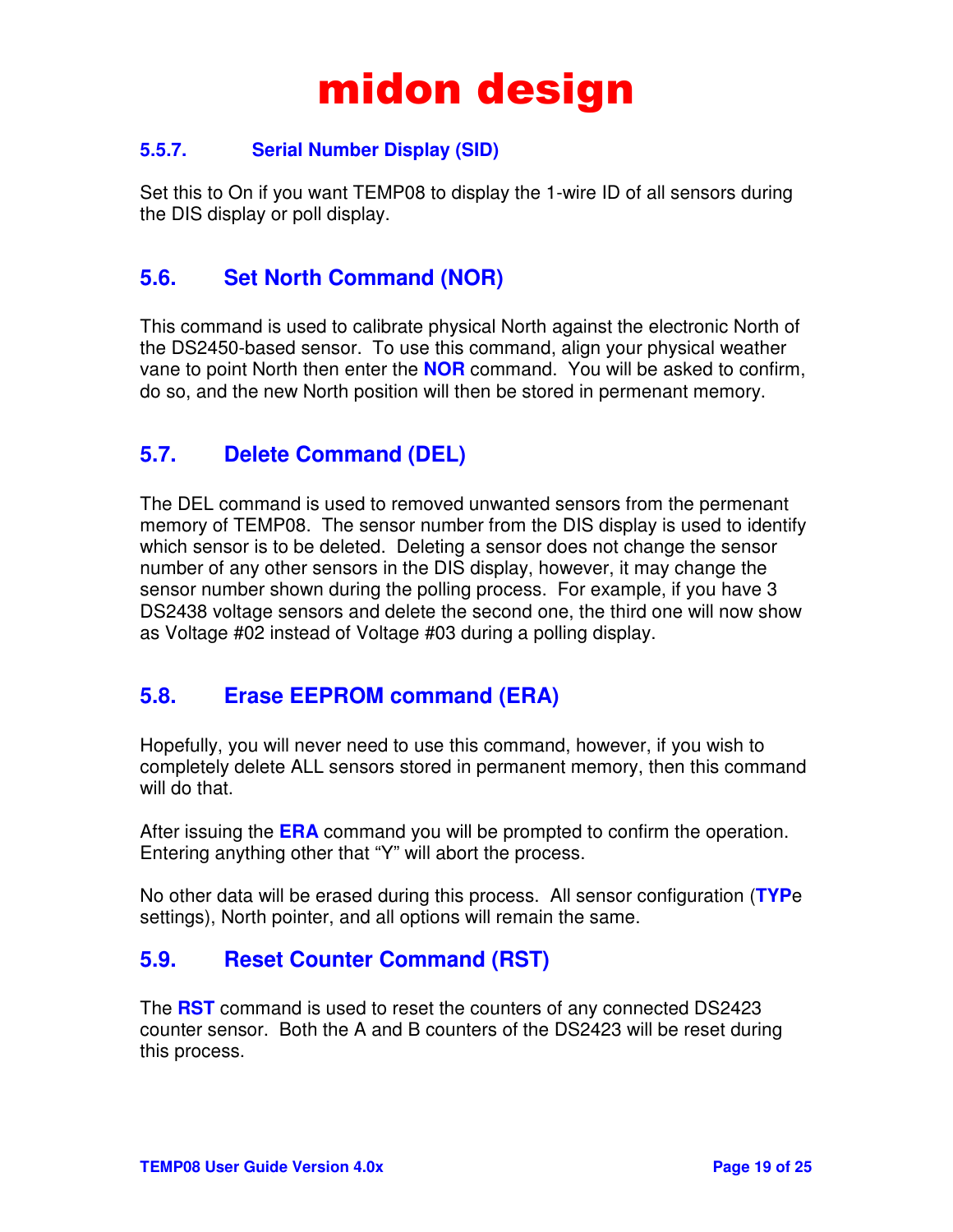### **5.10. Display Time Command (TIM)**

You may find it useful to display the time independant of any normal time display, such as prior to a polling cycle. The **TIM** command will accomplish that.

## **5.11. DS2408 Sensor Usage**

#### **5.11.1. Relay Sensors**

TEMP08 has the ability to actuate relay modules based on the DS2408 port expander chip from Dallas/Maxim. One such module is the Midon Design 1WIO.

TEMP08 supports up to 20 1WIO relay modules (MD2083) and the **RLY** command input then actuates those relays (numbered from 01 to 80). Relay numbers 01 to 04 are for the first connected 1WIO module, relay numbers 05 to 08 are for the second, and so on. Note that the leading zero for the relay number is required. These sensors must be set to type **O**, via the **TYP** command, to be used as relay modules.

#### **5.11.2. LED Sensors**

The **LED** command works the same way as the **RLY** command except that there are 8 LED's per 1WIO acted on instead of 4 relays per 1WIO. Up to 10 1WIO LED units are supported for a total of 80 LED's. These sensors must be set to type **L**, via the **TYP** command, to be used as LED modules.

The **RLYA<on|off>** command will affect all connected 1WIO relays.

Use the **LEDA<on|off>** command to affect all connected 1WIO LED's.

#### **5.11.3. Input Sensors**

TEMP08 also supports up to 20 connected 1WIO input sensors, which use the DS2408 inputs to determine external status. The **INP** command can be used to determine the status of these inputs at any time, provided that the sensor is set to type **I** via the **TYP** command. The status is also displayed during the normal poll cycle.

On power-up, ALL connected DS2408's are treated as LED types and are set to Off. Manual setup of the DS2408 via the **TYP** command is required after power has been lost to the DS2408's or TEMP08.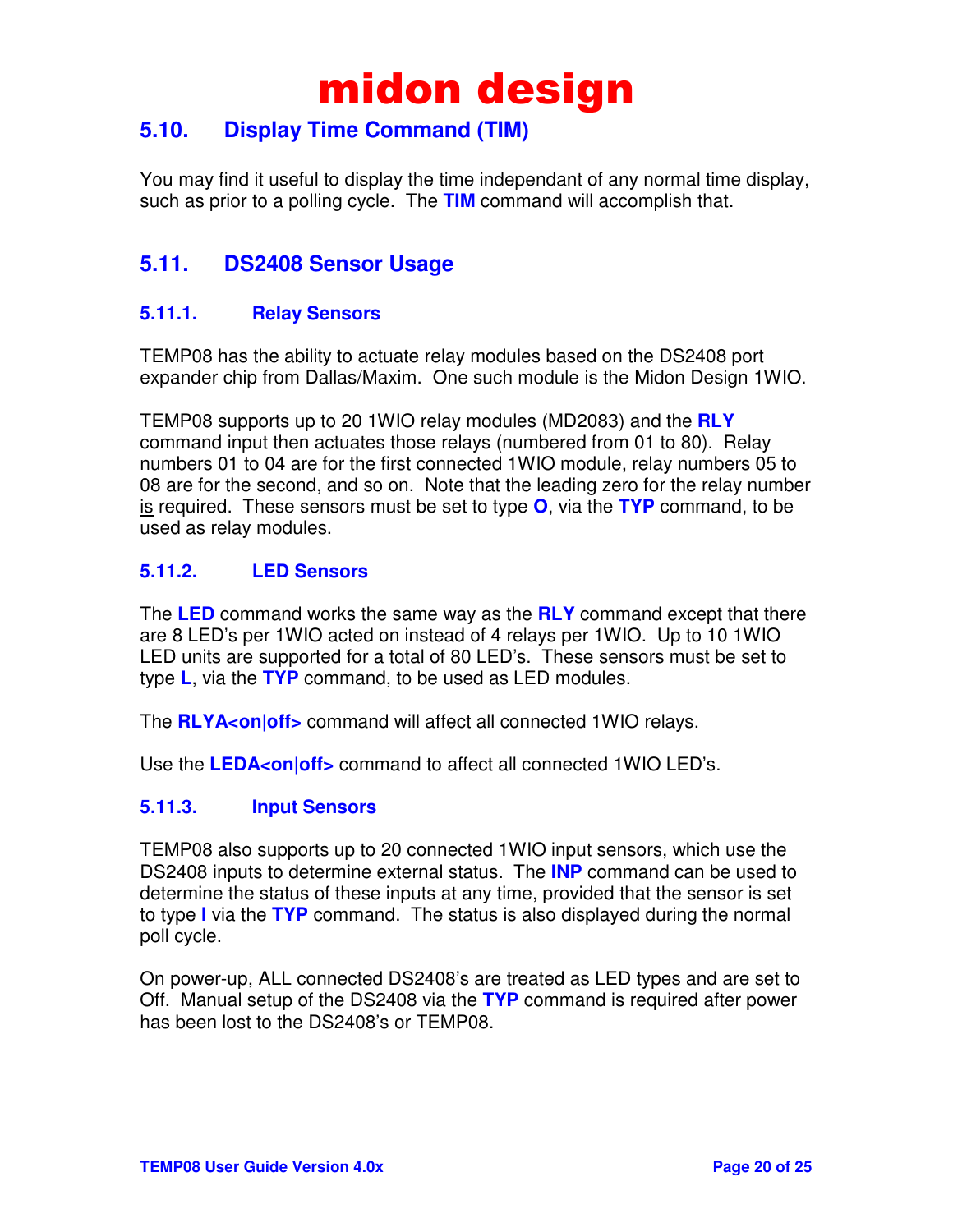### **6. Software**

### **6.1. Software Change History**

#### **Table 3 TEMP08 Software History**

| Version   Date | <b>Major Changes from Previous Loads</b>                                      |
|----------------|-------------------------------------------------------------------------------|
| 4.0x           | $\vert$ 11/26/2014 $\vert \bullet \vert$ Final production version of software |

### **6.2. Upgrading TEMP08 Software**

Midon Design strives to continue to add value to the TEMP08 product and, as a result, we release new features to the TEMP08 software from time to time. Upgrading TEMP08 is easy. Software updates can be downloaded from our web pages. In order to upgrade your unit, a PC equipped with Windows XP is required. If you have access to such a PC, contact Midon Design for more detailed instructions and special software to do the upgrade. No additional hardware is required.

### **7. Trouble-Shooting Problems with TEMP08**

The most common problems associated with using TEMP08 are listed in the following table. If these instructions do not result in better results with your TEMP08, please feel free to contact Midon Design at support@midondesign.com. We would be more than happy to assist you.

## **Table 4 Common TEMP08 Problems and Resolutions**

| <b>Problem</b>                                    | <b>Possible Causes</b>                                                                                                                                                                                |
|---------------------------------------------------|-------------------------------------------------------------------------------------------------------------------------------------------------------------------------------------------------------|
| I cannot display TEMP08 output on my<br><b>PC</b> | Ensure that you are connected with the<br>proper settings (9600 bps, no parity)<br>and that you are using a straight-<br>through, not a null-modem, serial cable                                      |
| I cannot see what I type on Hyperterm             | This is normal for Hyperterm versions<br>that come pre-packaged with<br>Windows. Upgrade to a commercial<br>version of Hyperterm or use different<br>terminal emulator software, such as<br>Teraterm. |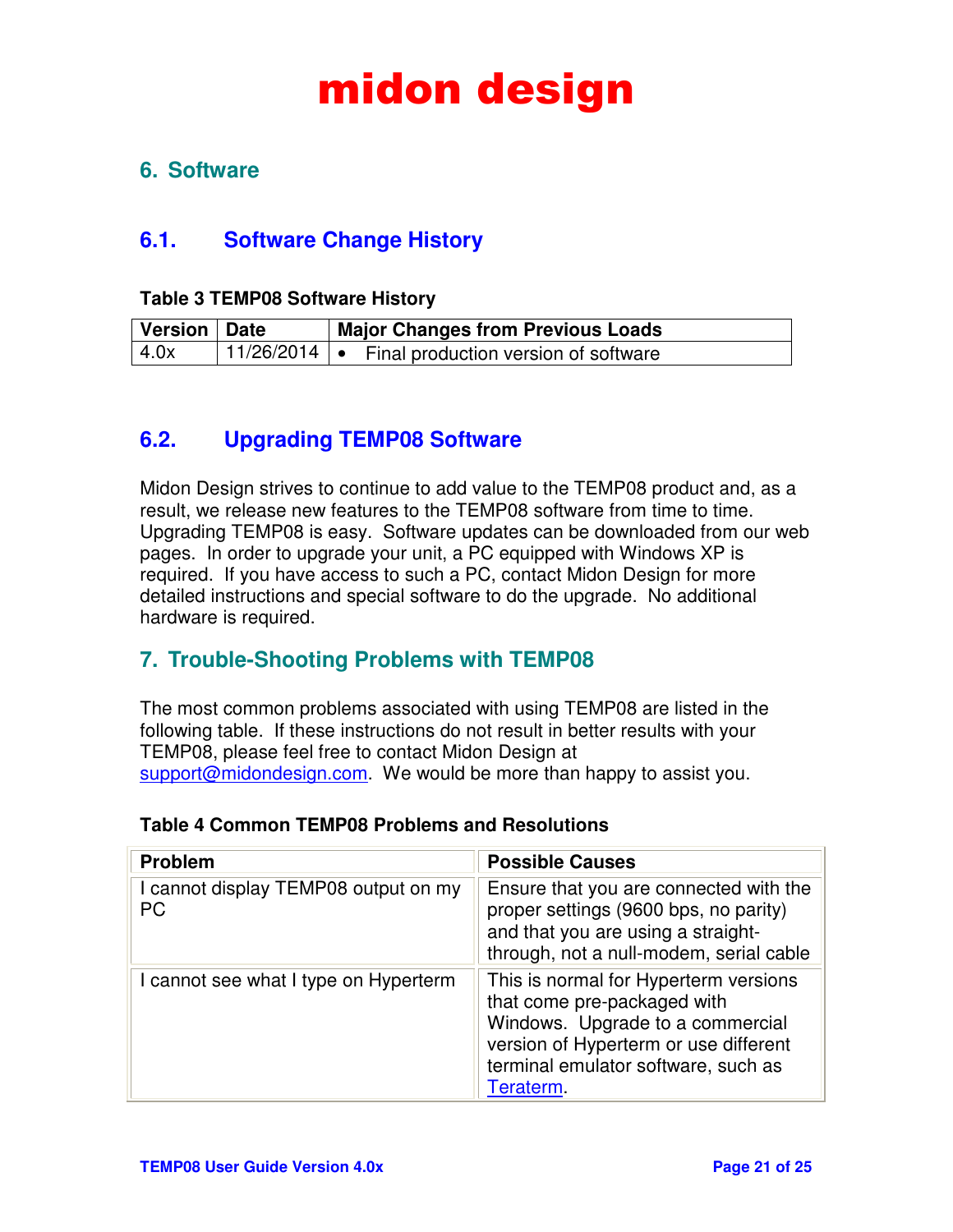| <b>Problem</b>                                                                                                   | <b>Possible Causes</b>                                                                                                                                                                                                                                                                                                              |
|------------------------------------------------------------------------------------------------------------------|-------------------------------------------------------------------------------------------------------------------------------------------------------------------------------------------------------------------------------------------------------------------------------------------------------------------------------------|
| I added a new sensor and now all I get<br>is "OW Bus Error" messages                                             | Your sensor is probable reversed on<br>the 1-Wire bus, OR, there is a short on<br>the bus. Check your wiring.                                                                                                                                                                                                                       |
| I was able to add a new sensor but all I<br>get is "???" readings from it.                                       | Check your 1-Wire bus wiring. You<br>may need to add a 100 ohm resistor in<br>series with a new leg of the bus that<br>you added.                                                                                                                                                                                                   |
| I removed a sensor from my wiring and<br>now all I get is "???" readings from it.                                | Delete the sensor (use the DEL<br>command).                                                                                                                                                                                                                                                                                         |
| I added a DS2405 (or 2406 or 2407)<br>sensor and I cannot see the state<br>change when I change the input to it. | DS2405, 6 & 7 sensors are not<br>supported by TEMP08. Consider<br>using the 1WSwitch product for these<br>sensors.                                                                                                                                                                                                                  |
| I tried to add a bunch of sensors via<br>the INI command and only some of<br>them showed up.                     | Check your wiring.                                                                                                                                                                                                                                                                                                                  |
| I have a MD2088 LED display and<br>LED's 5 to 8 turn on by themselves<br>and will not turn off                   | Make sure that your sensor is set to<br>the $L$ type, not I type, via the TYP<br>command.                                                                                                                                                                                                                                           |
| I have connected 1 WIO modules and<br>the relays or LED's do not work with<br>the RLY or LED commands.           | Make sure that your sensor is set to<br>the appropriate $\bullet$ or L type via the<br>TYP command.                                                                                                                                                                                                                                 |
| I get "OW Bus Error" messages every<br>time the LED flashes red.                                                 | There is a short on your 1-Wire bus,<br>OR (hopefully not) the bus was<br>damaged accidently. This could be a<br>fatal error requiring a replacement of<br>the TEMP08. If disconnecting all<br>sensors from your TEMP08 still results<br>in this error message, you unit is likely<br>damaged. Contact Midon Design for<br>support. |
| The LED is flashing but nothing is<br>shown on the terminal output<br>(Hyperterm or equivalent)                  | While it is possible that you may have<br>damaged the MAX232 RS232<br>interface, it is likely that you have a<br>terminal emulator setting incorrect.<br>Check your settings.                                                                                                                                                       |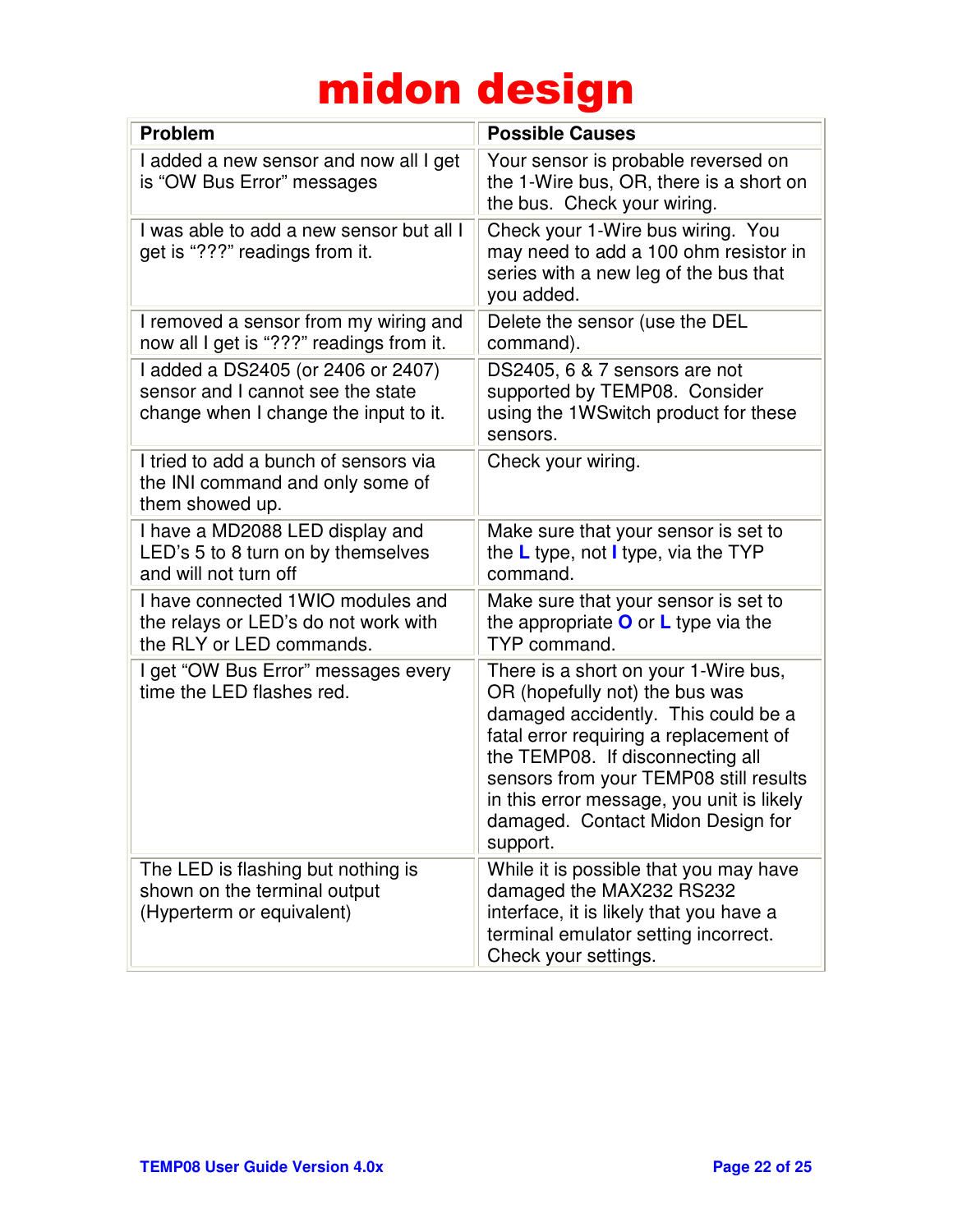### **8. Error Messages**

#### **Table 5 TEMP08 Error Messages**

| <b>Message</b> | <b>Description</b>                                                                                                                                                                               |
|----------------|--------------------------------------------------------------------------------------------------------------------------------------------------------------------------------------------------|
| ? Entry error  | You have made a syntax error in entering a command<br>or a parameter                                                                                                                             |
| Not installed  | TEMP08 could not communicate to the device that you<br>were trying to access. Check your 1-Wire bus wiring, or<br>make sure that you are specifying the correct sensor<br>number.                |
| Try again      | This error is specific to the NOR, LED and RLY<br>commands and indicates that TEMP08 could not write<br>to the DS2450 or DS2408. Check your wiring.                                              |
| OW bus error   | Common to any 1-wire bus read operation. This error<br>indicates that something is preventing the bus from<br>changing state. Typical causes include shorts on the<br>bus, or a reversed sensor. |
| Input Timeout  | You entered a command but a parameter was not<br>entered within 1 minute.                                                                                                                        |

#### **Table 6 Reset Type Messages**

| <b>Reset Type</b><br>(hex) | <b>Cause of Reset</b>                                                                                                        |
|----------------------------|------------------------------------------------------------------------------------------------------------------------------|
| 02                         | Low voltage $-$ the power supply fell below spec                                                                             |
| 04                         | Monitor Mode reset entry – should never be seen                                                                              |
| 08                         | Illegal Address - something in the software caused access to an illegal<br>address. Contact Midon Design                     |
| 10                         | Illegal Op Code reset – something in the code happened. If this was not<br>the result of a ZZZ command, contact Midon Design |
| $20 \overline{)}$          | Watchdog timeout. The software was busied out with something. If this<br>occurs, contact Midon Design                        |
| 40                         | User reset - you issued a ZZZ command                                                                                        |
| 80                         | Power on reset $-$ a normal entry                                                                                            |

Binary combinations of the types above are possible and normal. For example, a power up reset will usually result in a type 82 message (Power on reset plus low voltage reset) and a ZZZ reset will result in a type 50 message.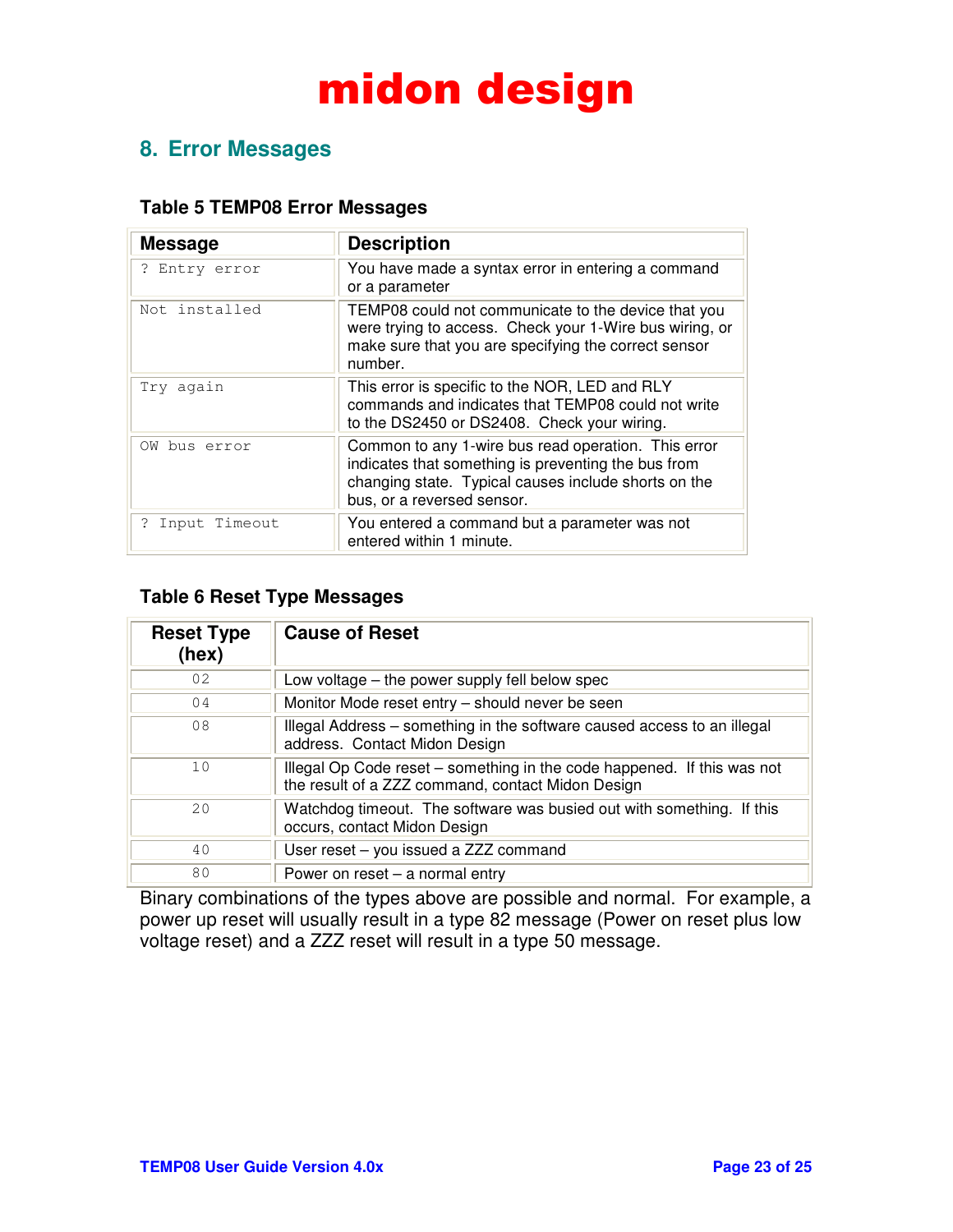## **9. Schematic**



**Figure 4 TEMP08 Schematic** 

Note that not all components are used. The "\*" indicates optional components that are typically not connected.